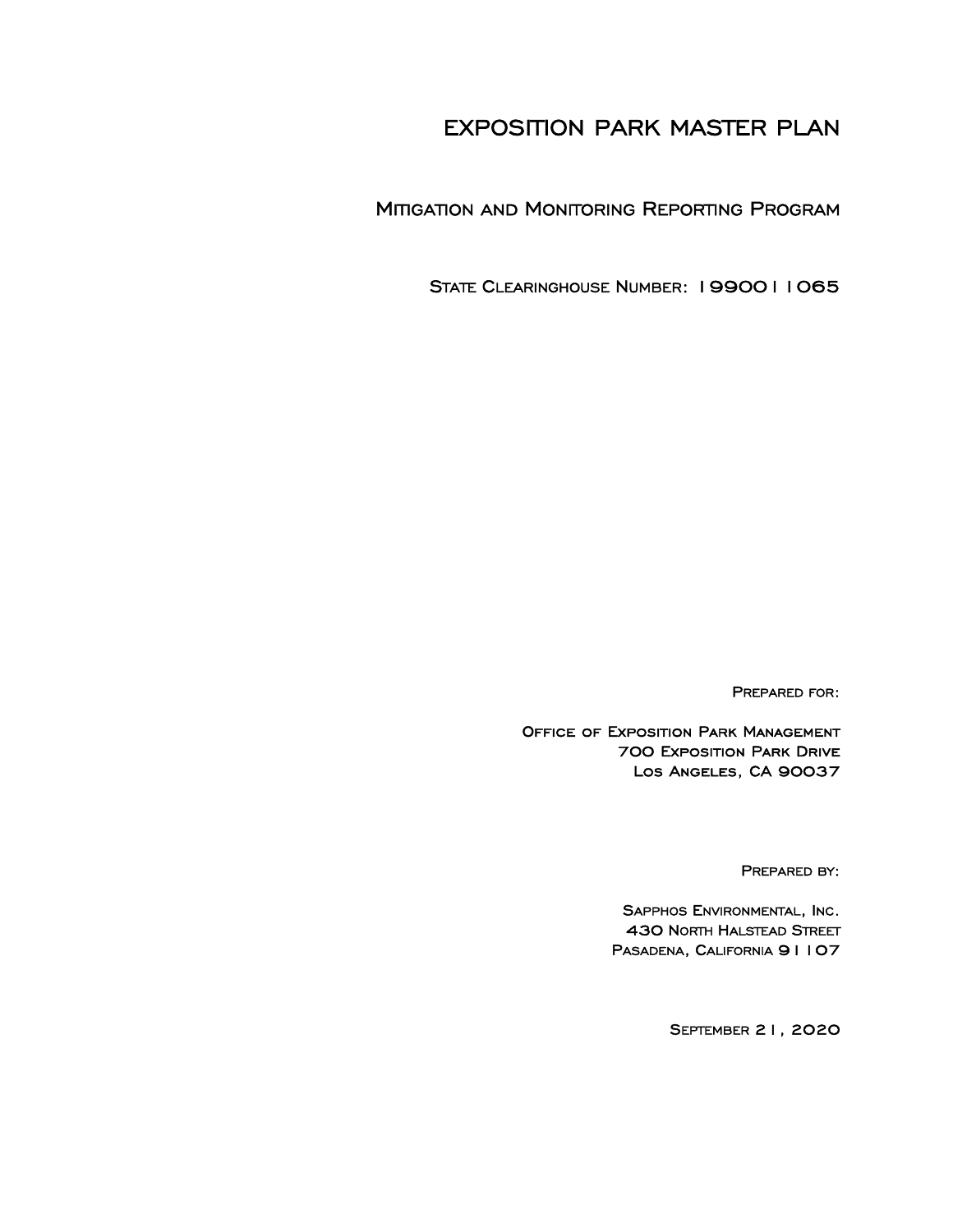#### **1. INTRODUCTION**

The Office of Exposition Park Management (OEPM) 25-year Exposition Park Master Plan (refined project) is intended to guide the development of Exposition Park and link it to the surrounding City of Los Angeles by connecting the park's segments to one another and encouraging the community members and visitors to linger with the inclusion of more plentiful pathways, plantings, and visitor amenities.

Section 21081.6 of the Public Resources Code, enacted by passage of Assembly Bill 3180 (Cortese Bill) and described in Section 15097 of the State CEQA Guidelines, requires public agencies approving projects with significant environmental impacts to adopt a monitoring and reporting program. The objective of the program is to ensure that mitigation measures adopted to avoid or mitigate significant environmental impacts are implemented. Section 21081.6 of the Public Resources Code requires all state and local agencies to establish monitoring and reporting programs whenever approval of a project relies upon an Environmental Impact Report (EIR). Section 15091(a) of the State CEQA Guidelines requires a public agency to make written findings for significant effects that (1) changes or alterations have been required in, or incorporated into, the project which avoid or substantially lessen the significant environmental effect as identified in the final EIR, (2) such changes or alterations are within the responsibility and jurisdiction of another public agency and not the agency making the finding, and/or (3) specific economic, legal, social, technological, or other considerations make infeasible the mitigation measures or project alternatives identified in the final EIR. In accordance with these requirements, this Mitigation Monitoring and Reporting Program (MMRP) has been prepared to ensure that mitigation measures identified in the 2003 Los Angeles Memorial Coliseum Renovation Project EIR, as amended by four addenda to the EIR,<sup>1,2,3,4,5</sup> and as detailed in the Subsequent EIR to the Los Angeles Memorial Coliseum Renovation Project EIR (State Clearinghouse No. 1990011065), are implemented in an effective and timely manner, and that identified impacts are avoided or mitigated to a level of insignificance. The MMRP identifies responsible parties for the mitigation program and includes a detailed discussion of monitoring and reporting procedures for each mitigation measure.

The 2003 Los Angeles Memorial Coliseum Renovation Project EIR required implementation of 54 mitigation measures in relation to Air Quality (Greenhouse Gas Emissions), Cultural Resources, Geology & Soils, Noise, Public Services (security), Transportation, and Utilities & Service Systems (including Energy; Table 1-1, *Summary of 2003 Los Angeles Memorial Coliseum Renovation Project*  EIR Mitigation Measures).<sup>6</sup> These mitigation measures would continue to apply to the refined project.

<sup>1</sup> Los Angeles Memorial Coliseum Commission. September 5, 2003. Los Angeles Memorial Coliseum Renovation Project Environmental Impact Report. Prepared by Christopher A. Joseph & Associates.

<sup>2</sup> Los Angeles Memorial Coliseum Commission. May 1, 2006. Addendum to the Los Angeles Memorial Coliseum Renovation Project EIR (SCH# 1990011065). Prepared by Christopher A. Joseph & Associates.

<sup>&</sup>lt;sup>3</sup> Los Angeles Memorial Coliseum Commission. April 2016. Addendum to the Environmental Impact Report for the Los Angeles Memorial Coliseum Renovation Project: State Clearinghouse No. 1990011065. Prepared by Eyestone Environmental.

<sup>4</sup> Los Angeles Memorial Coliseum Commission. December 2016. Third Addendum to the Los Angeles Memorial Coliseum Renovation Project EIR. Prepared by Eyestone Environmental.

<sup>&</sup>lt;sup>5</sup> City of Los Angeles Department of City Planning. April 2017. Fourth Addendum to the Environmental Impact Report for the Los Angeles Memorial Coliseum Renovation Project: State Clearinghouse No. 1990011065. Prepared by Eyestone Environmental.

<sup>6</sup> Los Angeles Memorial Coliseum Commission. September 5, 2003. Los Angeles Memorial Coliseum Renovation Project Environmental Impact Report. Prepared by Christopher A. Joseph & Associates.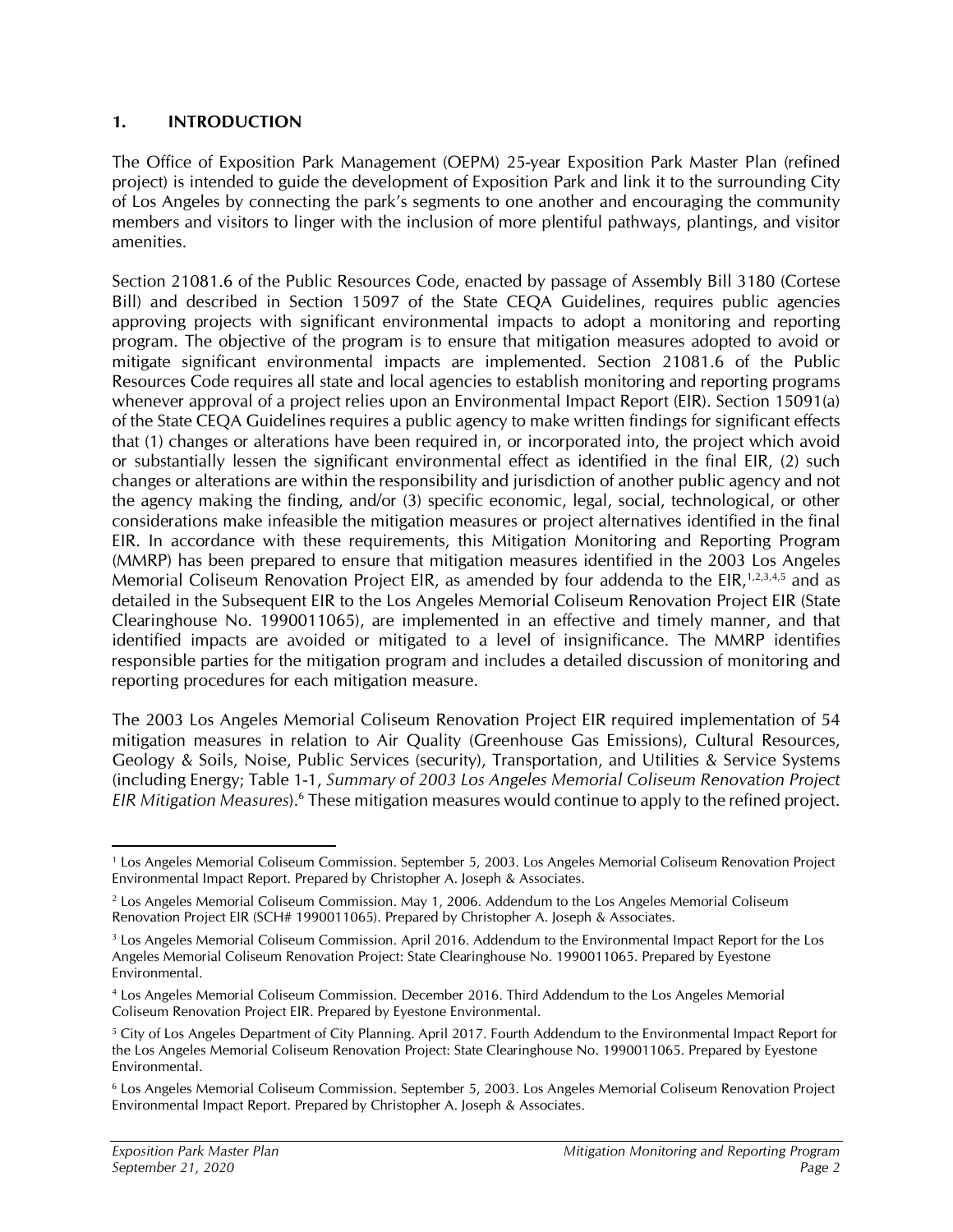## **TABLE 1-1 SUMMARY OF 2003 LOS ANGELES MEMORIAL COLISEUM RENOVATION PROJECT EIR MITIGATION MEASURES**

| Environmental          |                                                                                         |  |  |  |  |  |  |  |
|------------------------|-----------------------------------------------------------------------------------------|--|--|--|--|--|--|--|
| <b>Issue Area</b>      | <b>Summary of Mitigation Measures</b>                                                   |  |  |  |  |  |  |  |
| Air Quality /          | Haul trucks staged on-site<br>1.                                                        |  |  |  |  |  |  |  |
| Greenhouse Gas         | Diesel-powered equipment located away from sensitive land uses<br>2.                    |  |  |  |  |  |  |  |
| Emissions              | Restricted grading activities on exceedingly windy days (fugitive dust emissions)<br>3. |  |  |  |  |  |  |  |
|                        | Ground wetting in accordance with SCAQMD Rule 402 for dust control<br>4.                |  |  |  |  |  |  |  |
|                        | Cover stockpiles of soil, sand and similar materials<br>5.                              |  |  |  |  |  |  |  |
|                        | Equipment engine maintenance<br>6.                                                      |  |  |  |  |  |  |  |
|                        | Construction equipment shut off to reduce idling<br>7.                                  |  |  |  |  |  |  |  |
|                        | Discontinue construction activities during second-stage smog alerts<br>8.               |  |  |  |  |  |  |  |
|                        | Traffic management measures<br>9.                                                       |  |  |  |  |  |  |  |
|                        | 10. Comply with South Coast Air Quality Management District's Regulation 15             |  |  |  |  |  |  |  |
| Cultural               | Historic American Building Survey (HABS) standards recordation<br>1.                    |  |  |  |  |  |  |  |
| Resources              | Standard 7 of Secretary of the Interior's Standards for the Treatment of Historic<br>2. |  |  |  |  |  |  |  |
|                        | Properties                                                                              |  |  |  |  |  |  |  |
|                        | Conceptual Historic Fabric Retention Plan<br>3.                                         |  |  |  |  |  |  |  |
| Geology & Soils        | Uniform Building Code for Seismic Zone 4<br>1.                                          |  |  |  |  |  |  |  |
|                        | Comprehensive Geotechnical Investigation<br>2.                                          |  |  |  |  |  |  |  |
|                        | 3.<br>Geotechnical Report Recommendations Compliance                                    |  |  |  |  |  |  |  |
|                        | Foundation Report/Supplements and Approval Letter<br>4.                                 |  |  |  |  |  |  |  |
|                        | Supervised Grading and Foundation Plan Review<br>5.                                     |  |  |  |  |  |  |  |
|                        | 6. Artificial Fill Compliance with State and/or City Grading Codes                      |  |  |  |  |  |  |  |
|                        | Fill and Subdrain Placement Area Inspections<br>7.                                      |  |  |  |  |  |  |  |
|                        | Haul Route Approval by City of Los Angeles<br>8.                                        |  |  |  |  |  |  |  |
|                        | Hazardous Materials Disposal<br>9.                                                      |  |  |  |  |  |  |  |
|                        | 10. Landfills as last resort disposal option                                            |  |  |  |  |  |  |  |
|                        | 11. Groundwater Remediation                                                             |  |  |  |  |  |  |  |
|                        | 12. Perched Groundwater or Saturated Soils Removal                                      |  |  |  |  |  |  |  |
| <b>Noise</b>           | Compliance with LAMC City Noise Ordinance<br>1.                                         |  |  |  |  |  |  |  |
|                        | 2.<br>Construction-Related Traffic Plan                                                 |  |  |  |  |  |  |  |
|                        | Regular Notification of Major Construction Activities and Durations<br>3.               |  |  |  |  |  |  |  |
|                        | Muffle and Shield Construction Equipment<br>4.                                          |  |  |  |  |  |  |  |
|                        | 5.<br><b>Temporary Construction Barrier Wall</b>                                        |  |  |  |  |  |  |  |
| <b>Public Services</b> | Plot Plan Review by LAPD<br>1.                                                          |  |  |  |  |  |  |  |
| (security)             | Building Plan Filing with LAPD Southwest Area Commanding Officer<br>2.                  |  |  |  |  |  |  |  |
|                        | 3.<br><b>Construction Site Security Features</b>                                        |  |  |  |  |  |  |  |
|                        | Landscaping Standards<br>4.                                                             |  |  |  |  |  |  |  |
|                        | Security Lighting<br>5.                                                                 |  |  |  |  |  |  |  |
|                        | <b>Pedestrian Safety Features</b><br>6.                                                 |  |  |  |  |  |  |  |
|                        | Security Plan with LAPD and LADOT<br>7.                                                 |  |  |  |  |  |  |  |
|                        | Emergency Procedures Plan with LAPD and LADOT<br>8.                                     |  |  |  |  |  |  |  |
|                        | <b>Traffic Control Personnel</b><br>9.                                                  |  |  |  |  |  |  |  |
| Transportation         | 1.<br>LAPD and LADOT Authority                                                          |  |  |  |  |  |  |  |
|                        | 2.<br>Electronic Ticketing and Speed Passes                                             |  |  |  |  |  |  |  |
|                        | 3.<br>Real Time Radio Alerts and Broadcasts                                             |  |  |  |  |  |  |  |
|                        | Changeable Message Signs<br>4.                                                          |  |  |  |  |  |  |  |
|                        | 5.<br>Carpool Incentive System                                                          |  |  |  |  |  |  |  |
|                        | <b>Alternative Parking Sites</b><br>6.                                                  |  |  |  |  |  |  |  |
|                        | <b>Existing Turn Prohibitions</b><br>7.                                                 |  |  |  |  |  |  |  |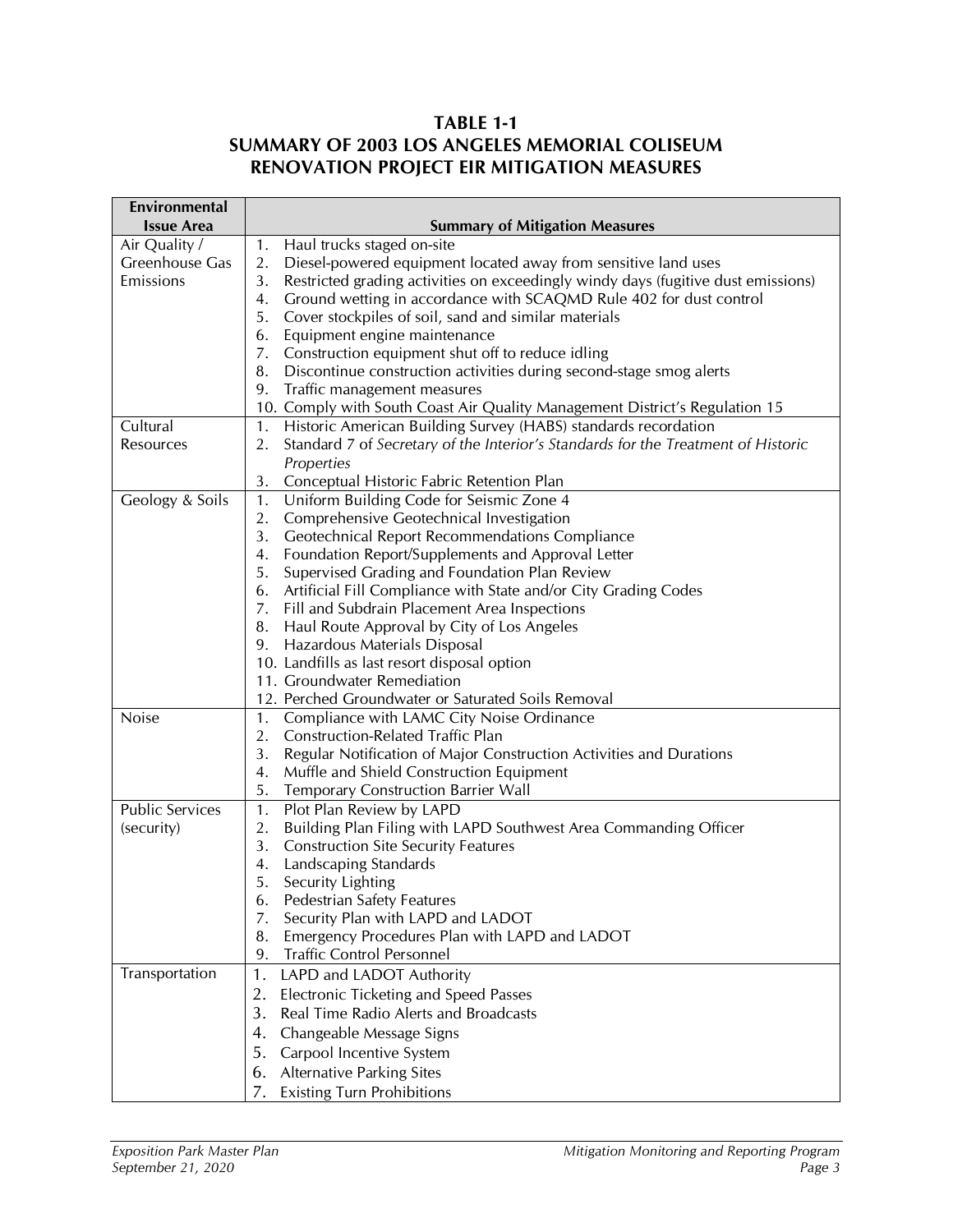## **TABLE 1-1 SUMMARY OF 2003 LOS ANGELES MEMORIAL COLISEUM RENOVATION PROJECT EIR MITIGATION MEASURES**

| Environmental     |                                                                    |
|-------------------|--------------------------------------------------------------------|
| <b>Issue Area</b> | <b>Summary of Mitigation Measures</b>                              |
| Utilities &       | <b>Energy Conservation</b>                                         |
| Service Systems / | Design Consultation with LADWP and Title XXIV Efficiency Standards |
| Energy            |                                                                    |
|                   | <i>Water Conservation</i>                                          |
|                   | 1. LAFD Fire Flow Requirements                                     |
|                   | 2. City of Los Angeles Water Conservation Program Measures         |
|                   | Automatic Sprinkler System Timing<br>3.                            |
|                   | 4. Reclaimed Water Use                                             |
|                   | 5. On-Site Recycling of Drainage                                   |
|                   | 6. Recirculating Hot Water Systems                                 |
|                   | <b>Efficient Plumbing Fixtures</b>                                 |

## **2. PROJECT DESCRIPTON**

The refined project is intended to guide the development of Exposition Park during a 25-year period to link Exposition Park to the surrounding City of Los Angeles by connecting the park's segments to one another and encouraging the community members and visitors to linger with the inclusion of more plentiful pathways, plantings, and visitor amenities. The refined project will connect the park's segments by improving pedestrian and recreational use of the spaces between its buildings and relocating surface parking spaces to a below-grade parking structure. The 25-year master plan is composed of nine elements:

- 1. Threshold and Gateway
- 2. Expo Festival Plaza
- 3. Solar Garden
- 4. Festival Park and Community Promenade
- 5. Bill Robertson Lane
- 6. Museum Walk
- 7. California African American Museum Sculpture Garden
- 8. Zanja Madre
- 9. Olympic Ring Walk

The refined project will connect the park's segments by improving pedestrian and recreational use of the spaces between its buildings and moving surface parking spaces underground.

The refined project will retain the Exposition Park Rose Garden, Ahmanson Senior Center (formerly Exposition Club House), the Wallis Annenberg Building (formerly the State Armory Building), Los Angeles Swimming Stadium, and the Los Angeles Memorial Coliseum interior and surrounding berm. In essence, the refined project will provide and enhance connectivity and unity in two ways: (1) linkage between the park's segments and (2) linkage between the park and the surrounding community. The design for the project elements is subject to refinement and only serves as a conceptual guide for the long-term development of Exposition Park. It does not include detailed design of any proposed facilities.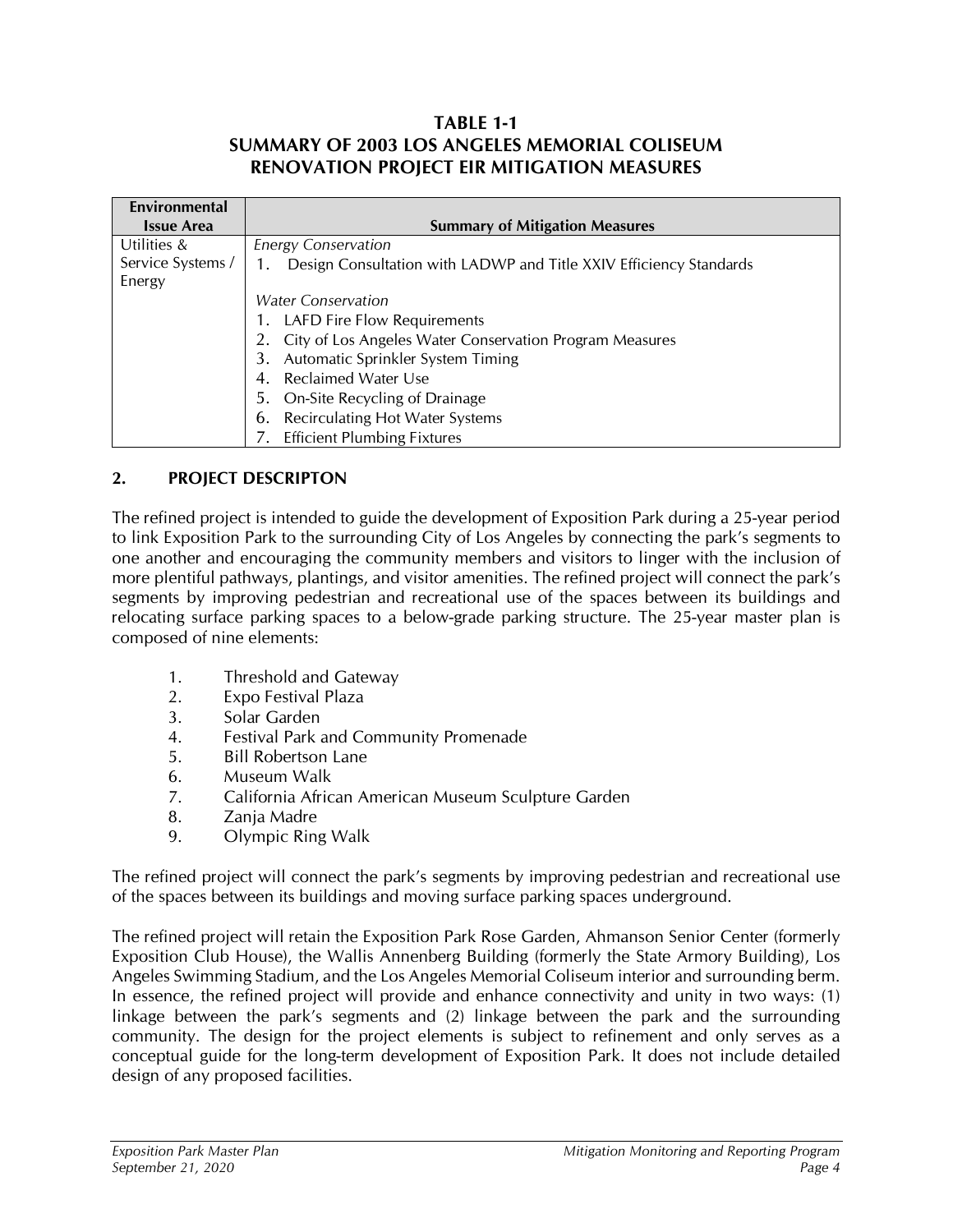## **2.1 Construction Scenario**

The SEIR evaluated the construction that would be required to build out the refined project area in the general configurations of the Master Plan. The elements of the refined project are conceptual and will require additional survey, design, and engineering work to support design development and ultimately project construction, operation, and maintenance. The design for the project elements is subject to refinement.

Exposition Park will remain open during the construction of individual project elements, with portions of the property closed off with fencing surrounding the construction activity areas. The buildings and structures described in the Master Plan will be constructed within existing Master Plan Area boundaries. The refined project includes the demolition of the surface parking lot and the construction of a subterranean parking structure in its place as well as street and pedestrian improvements.

Site preparation and construction for the proposed individual projects identified within the refined project shall be undertaken in accordance with all federal, state, and local applicable building codes. Daily construction activities shall be undertaken Monday through Friday, between 7:00 a.m. and 9:00 p.m. and on Saturdays between 8:00 a.m. to 6:00 p.m. No work shall be conducted on Sundays or any recognized federal, state, or local holidays. Exposition Park is not required to comply with the City of Los Angeles General Plan and Noise Ordinance. As per the California State Park System,<sup>7</sup> engine driven electric generators which can disturb others, may be operated only between the hours of 10:00 a.m. and 8:00 p.m. Loud disturbing noise is prohibited at all times and is prohibited between 10:00 p.m. and 6:00 a.m. Construction equipment shall be turned off when not in use. All heavy equipment shall be mobilized at night and shall have no conflicts with circulation. The construction contractor shall ensure that all construction and grading equipment is properly maintained. All vehicles and compressors shall utilize exhaust mufflers and engine enclosure covers (as designed by the manufacturer) at all times. All stockpiles shall be covered at all times when not in use.

The environmental analysis for the refined project is based on a potential worst-case scenario for construction activities, including improvements to pedestrian and bike paths, enhancements to vehicular access, and parking availability. While phasing of the individual projects proposed in the refined project has not yet be determined, the analysis assumes that construction activities will be completed with an overall 25-year time frame, with phasing determined based on individual projects. The construction scenario for the impact analysis assumes that construction activities for each element will occur concurrently and the direct impact area for each individual element was modeled accordingly based on a tentative construction schedule (Table 2.1-1, *Construction Schedule for Project Elements*).

<sup>7</sup> State of California Department of Parks and Recreation. 2019. https://www.parks.ca.gov/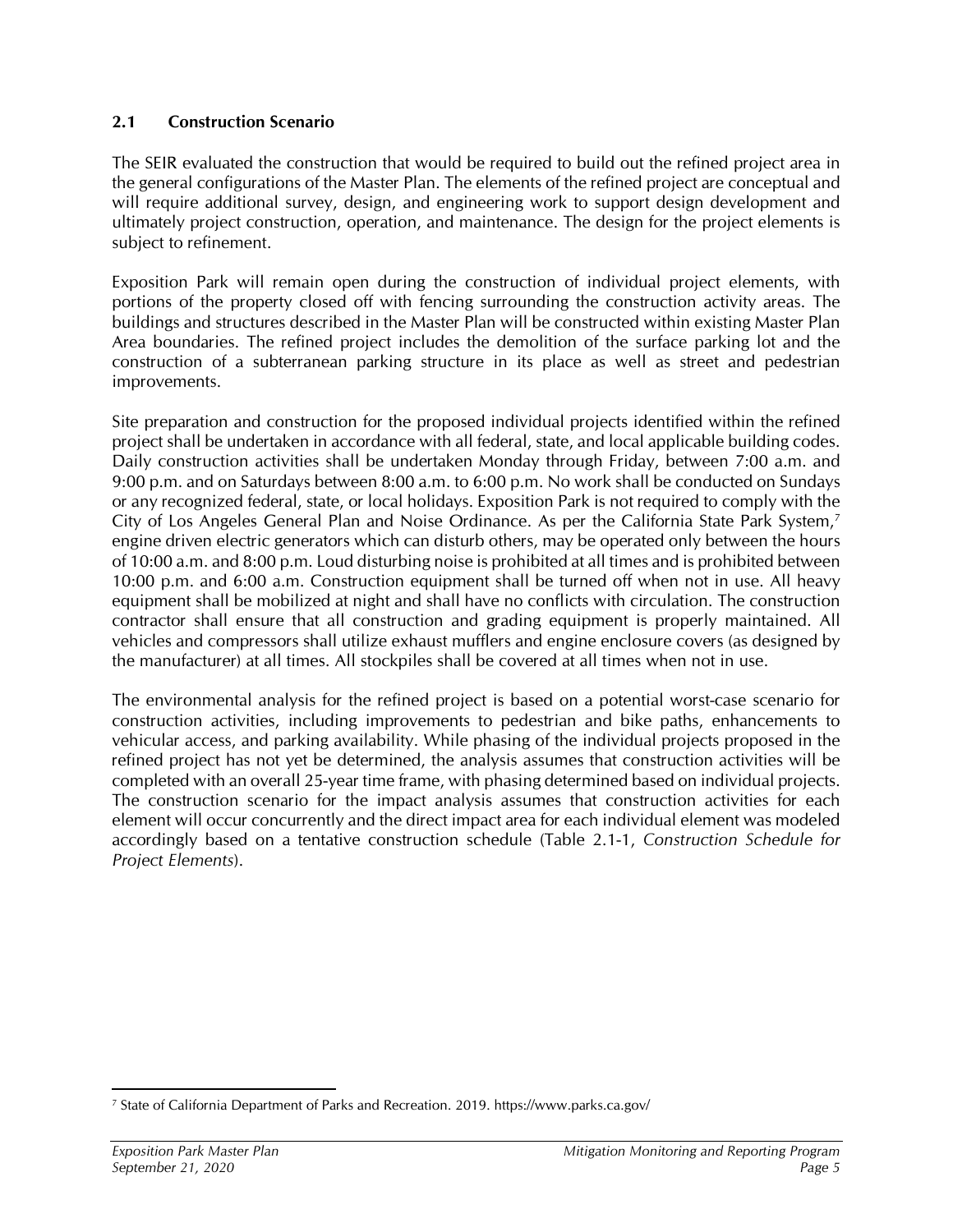**TABLE 2.1-1 CONSTRUCTION SCHEDULE FOR PROJECT ELEMENTS**

| Project<br><b>Element</b> | <b>Project Element</b>                                       | <b>Estimated</b><br><b>Duration</b> | <b>Square</b><br><b>Feet per</b> | <b>Construction</b><br><b>Square Feet</b> |                                                                                                                                                                                                                                                                                                                                                              |
|---------------------------|--------------------------------------------------------------|-------------------------------------|----------------------------------|-------------------------------------------|--------------------------------------------------------------------------------------------------------------------------------------------------------------------------------------------------------------------------------------------------------------------------------------------------------------------------------------------------------------|
| <b>Number</b>             | <b>Name</b>                                                  | (months)                            | <b>Element</b>                   | per Element                               | <b>Improvements Description</b>                                                                                                                                                                                                                                                                                                                              |
| 1                         | Threshold and<br>Gateway                                     | 13                                  | 80,100                           | 80,100                                    | Improvements to pedestrian and<br>cyclist entrance;<br>New protected cycle track;<br>New Canopy street trees, planting<br>buffers, widening of sidewalks,                                                                                                                                                                                                    |
| $\overline{2}$            | Expo Festival<br>Plaza                                       | 8                                   | 227, 826                         | 227,826                                   | and pick-up/drop-off<br>Enhanced gathering space                                                                                                                                                                                                                                                                                                             |
| 3                         | Solar Garden                                                 | 16                                  | 173, 967                         | 173,967                                   | Installing solar panel poles on<br>existing parking structure with<br>electrical connections                                                                                                                                                                                                                                                                 |
| $\overline{4}$            | Festival Park and<br>Community<br>Promenade                  | 61                                  | 619,819                          | 619,819                                   | Landscaping along pedestrian<br>circulation paths, recreational<br>features, an expansive lawn<br>area;<br>Demolish surface parking lot;<br>Construction of subterranean<br>parking structure;<br>Construction of Festival Park and<br>Community Promenade;<br>Recreational Areas consisting of<br>playground;<br>Bus Parking lot at street surface<br>level |
| 5                         | <b>Bill Robertson</b><br>Lane                                | 54                                  | 123,787                          | 123,787                                   | Dedicated loading zones;<br>Improvements to<br>accommodate existing bus<br>drop off/pick up lane;<br>Street improvements along Bill<br>Robertson Lane;<br>Canopy trees in vegetated planters<br>along the street                                                                                                                                             |
| 6                         | Museum Walk                                                  | 49                                  | 98,171                           | 98,171                                    | Enhanced pedestrian circulation;<br>Canopy Shade trees with seating<br>zones;<br>Street paving                                                                                                                                                                                                                                                               |
| $\overline{7}$            | California African<br>American<br>Museum<br>Sculpture Garden | 14                                  | 44,048                           | 44,048                                    | Plaza, dining area, garden and<br>enhanced entry;<br>Sculpture garden;<br>Fire access road for promenade                                                                                                                                                                                                                                                     |
| 8                         | Zanja Madre                                                  | 35                                  | 203,132                          | 203,132                                   | Central plaza-like gathering space;<br>Two sunken lawn areas;<br>Improvement to accommodate<br>existing school bus drop<br>off/pick up area;<br>Iconic boulder;<br>Victory Walk;<br>Extension of the Museum Walk                                                                                                                                             |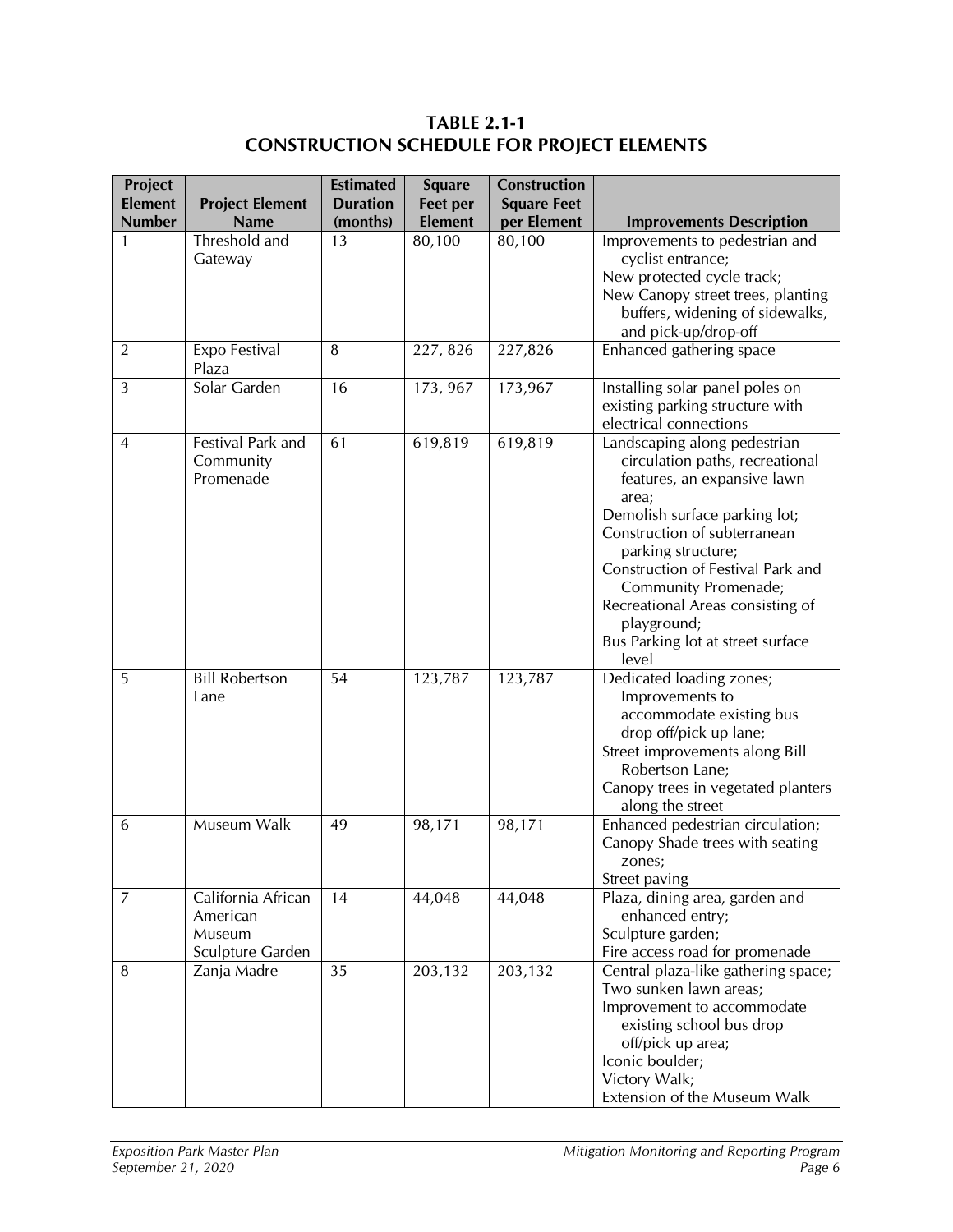## **TABLE 2.1-1 CONSTRUCTION SCHEDULE FOR PROJECT ELEMENTS**

| Project        |                                    | <b>Estimated</b> | <b>Square</b>  | <b>Construction</b> |                                                                                                                                                                                                                                                                             |
|----------------|------------------------------------|------------------|----------------|---------------------|-----------------------------------------------------------------------------------------------------------------------------------------------------------------------------------------------------------------------------------------------------------------------------|
| <b>Element</b> | <b>Project Element</b>             | <b>Duration</b>  | Feet per       | <b>Square Feet</b>  |                                                                                                                                                                                                                                                                             |
| <b>Number</b>  | <b>Name</b>                        | (months)         | <b>Element</b> | per Element         | <b>Improvements Description</b>                                                                                                                                                                                                                                             |
| 9              | Olympic Ring<br>Walk               | 37               | 243,936        | 243,936             | Reconfigured path providing<br>concessions and amenities<br>historic markers embedded in<br>enhanced pedestrian paving,<br>landscaping improvements (trees,<br>palms, and understory planting),<br>lighting, festival banners and<br>stormwater management<br>opportunities |
|                | <b>Total Construction Duration</b> |                  |                |                     | 25 years                                                                                                                                                                                                                                                                    |

The refined project will not displace the current drop off/pick up locations along Exposition Park Drive and Bill Robertson Lane. Construction phasing will need to be considered during the design development for Elements of the refined project to allow for continuous and uninterrupted use of drop off/pick up designated areas. For instance, construction for a refined project Element can be phased in order to accommodate the drop off/pick up by temporarily relocating the drop off/pick up area up the street, down the street or across the street for minimal disruption. In addition, a parking plan will need to be prepared and produced, during the design development stage, to accommodate temporary parking of group and/or school buses during the construction phase of any refined project Element (see Section 2.2).

## *Construction*

Construction activities associated with the refined project within Element 4, as currently conceived, will entail grading of the existing parking lot and the construction of the two and three-level subterranean parking structure increasing parking capacity at the Exposition Park (Table 2.1-2-, *Parking Structure Construction*).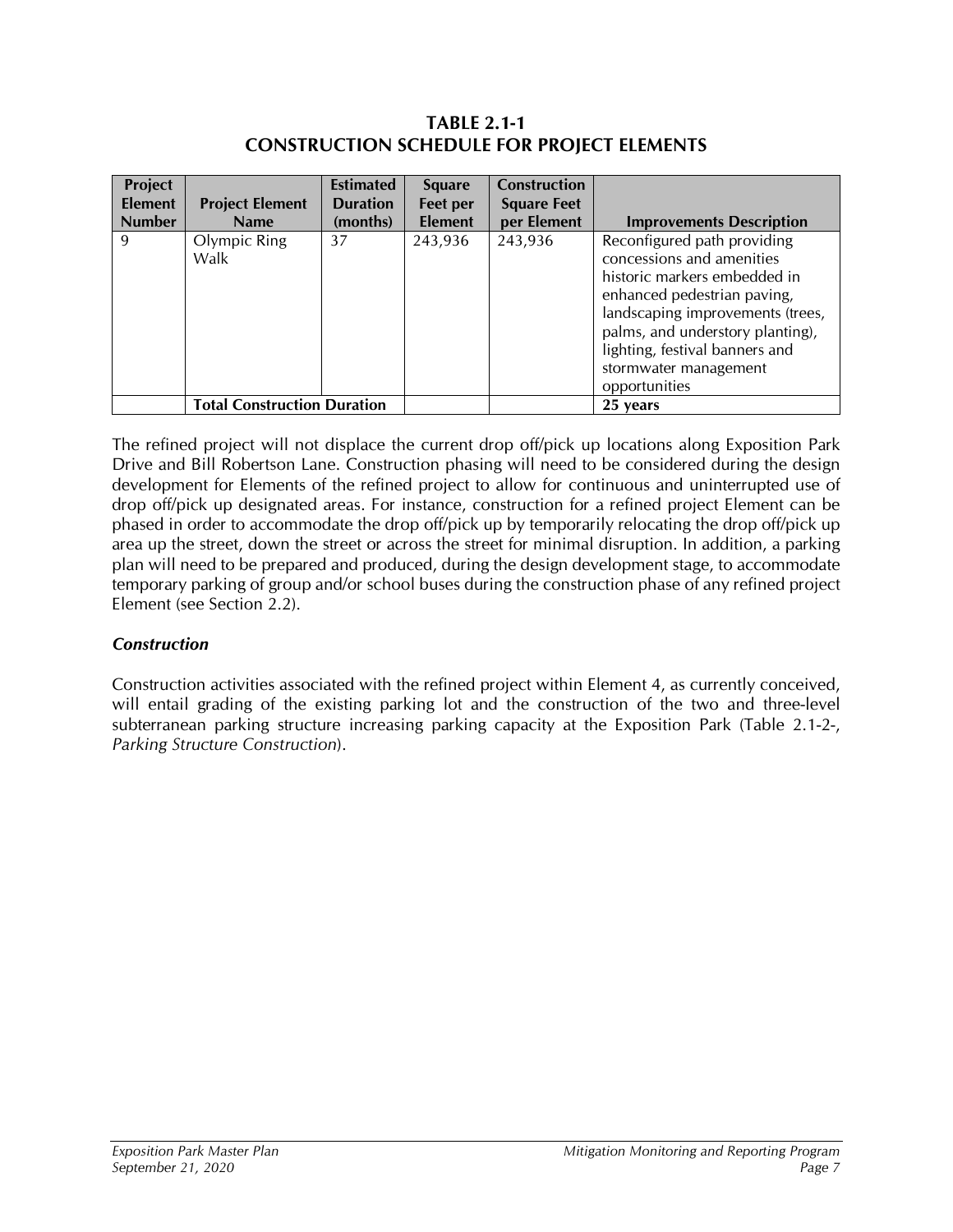## **TABLE 2.1-2 PARKING STRUCTURE CONSTRUCTION**

| <b>Element</b> | <b>Existing Surfacing to</b>                                    | <b>Existing Approx.</b>  | <b>Refined Project Construction</b>                                                                                                                                                                             | New Approx.              |
|----------------|-----------------------------------------------------------------|--------------------------|-----------------------------------------------------------------------------------------------------------------------------------------------------------------------------------------------------------------|--------------------------|
| <b>Number</b>  | <b>Be Removed/Graded</b>                                        | Square Feet <sup>1</sup> | <b>Activity</b>                                                                                                                                                                                                 | Square Feet <sup>2</sup> |
|                | Four surface parking<br>lots (lots 4, 5, 6, and<br>VIP parking) | 619,819                  | Replace with subterranean<br>parking structure at same<br>location and lawn area,<br>pedestrian pathways,<br>playground, plaza with iconic<br>viewing tower, and skate park<br>above structure at surface level | 619,819                  |

A list of the type and quantity of construction equipment that will potentially be used in the construction of one element (worst-case scenario) of the refined project was used in assessing the potential of the refined project to result in unanticipated significant construction impacts to air quality (Table 2.1-3, *Anticipated Worst-Case Construction Equipment*).

## **TABLE 2.1-3 ANTICIPATED WORST-CASE CONSTRUCTION EQUIPMENT**

| <b>Approximate Quantities</b> | <b>Type of Equipment/Vehicle</b> |
|-------------------------------|----------------------------------|
|                               | Dump truck                       |
|                               | Graders or dozers for earthwork  |
|                               | Concrete/Industrial Saws         |
| 20                            | Crew vehicles                    |
| $\overline{2}$                | <b>Rubber Tired Dozers</b>       |
| 4                             | Tractors/Loaders/Backhoe         |
| 10                            | Delivery trucks                  |
| 2                             | Scrapers                         |
| า                             | Excavators                       |
|                               | Cranes                           |
|                               | Forklifts                        |
|                               | <b>Generator Sets</b>            |
|                               | Welders                          |
| 2                             | Pavers                           |
| 2                             | Paving Equipment                 |
| 2                             | Rollers                          |
|                               | Air Compressors                  |

## **2.2 Project Design Features and Regulatory Compliance Measures**

## **Project Design Features**

## *Transportation and Street Right-of-Way Safety*

OEPM is committed to continued coordination with the City of Los Angeles StreetsLA (previously Bureau of Street Services),<sup>8</sup> the Los Angeles County Metropolitan Transportation Authority (LA

<sup>&</sup>lt;sup>8</sup> City of Los Angeles StreetsLA, Urban Forestry Division. Accessed June 26, 2020. About Us. Available at: https://streetsla.lacity.org/about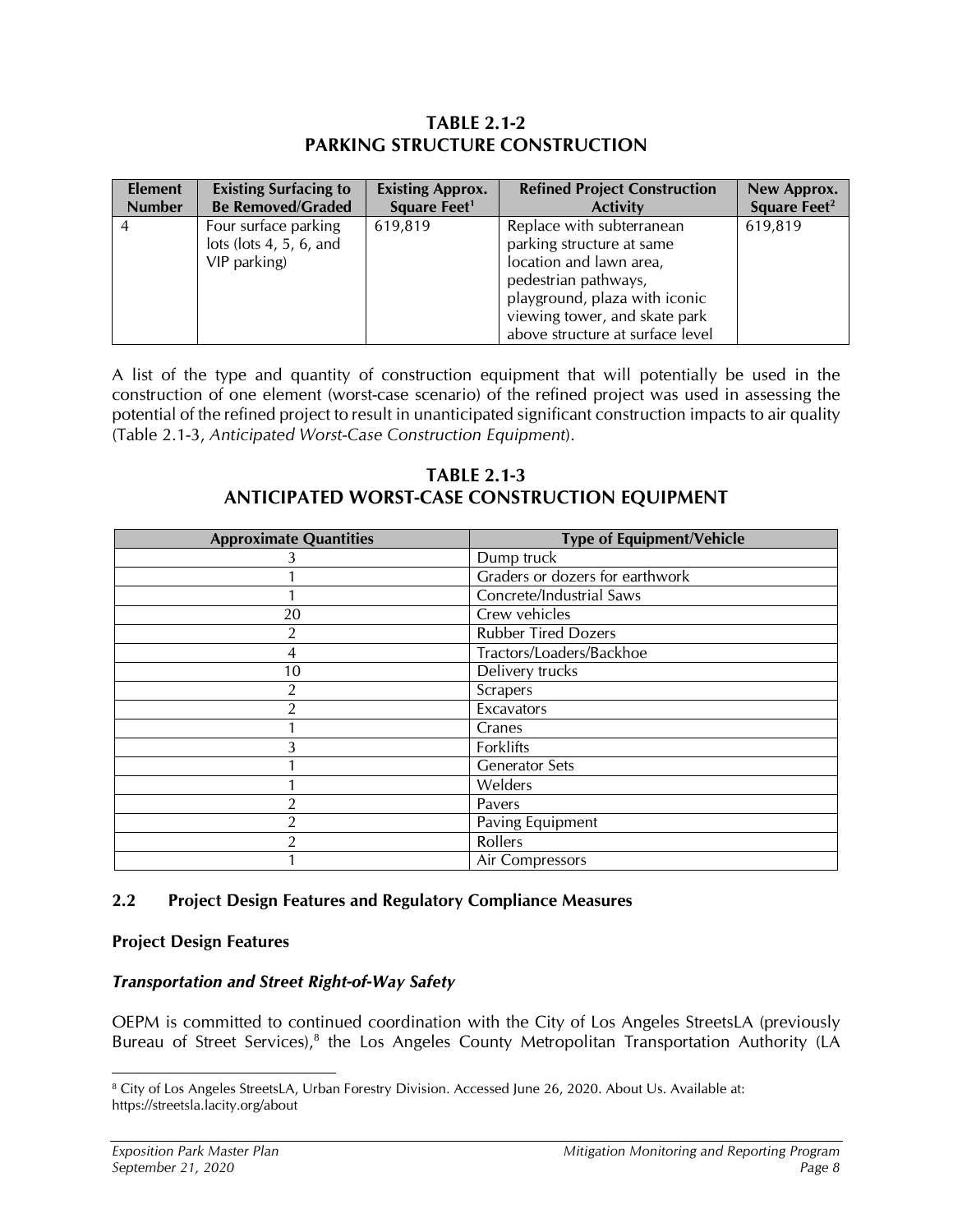Metro), and local organizations regrading street trees along parkways where overlap occurs between the refined project area and those jurisdictions. Trees along roadways including public transit stops shall be coordinated and evaluated to meet clearances, setbacks, standards, and maintenance for avoiding visibility conflicts with transit circulation. For instance, tree height and canopy clearances shall be maintained at over 14 feet high to prevent visual and physical impediments for buses, cars, and bicycles. Installation of planting adjacent to roadways including bus stops, in conjunction with the Master Plan, shall also be coordinated to maintain visibility and line of sight for motorists, cyclists, and pedestrians to avoid conflicts between motorized vehicles, cyclists, and pedestrians.

The refined project has been designed to be consistent with all of the recommendations under the *Metro Adjacent Development Handbook, including the four applicable guidelines:*<sup>9</sup>

- 1.1 Supporting Transit-Oriented Communities
- 1.6 Enhancing Access to Transit
- 1.9 Driveways / Access Management
- 1.10 Bus Stops and Zones Design

OEPM participated in the May 15, 2020, Joint Design Workshop during development of the Master Plan and is committed to continuing to work with LA Metro and LADOT in the future to design all features to mutually benefit Exposition Park, transit, and other infrastructure. As the refined project does not include detailed design, the cycle track design (Element 1) will be subject to additional review by affected stakeholders, including LA Metro and LADOT, to ensure that the design of the cycle tracks and other refined project elements do not conflict with public transit or other nearby infrastructure, including the overhead caternary system (OCS) high-voltage lines powering the Metro E Line, OCS support structures, and the Metro E Line ticket vending machines, map cases, and shade canopy adjacent to Jesse Brewer Jr. Park. All refined project features that could affect LA Metro facilities or operations will be designed in consultation with LA Metro to ensure that all access criteria are met throughout construction and operation or Master Plan improvements approved by the Board of Directors for Exposition Park and the CSC.

As it pertains to the refined project, OEPM is committed to continuing this dialogue through final design and implementation of those Master Plan improvements approved by the Board of Directors for Exposition Park and the CSC.

## *Construction Parking*

A parking plan shall be prepared and produced by the contractor, during the design development stage, to accommodate temporary parking of group and/or school buses during the construction phase of any refined project Element.

## *Operational Plan – Buses*

A detailed operational plan to manage the overall flow of buses shall be produced by OEPM in conjunction with the museum and educational institutions in anticipation of the new LMNA museum opening.

<sup>9</sup> Los Angeles County Metropolitan Transportation Authority. January 2020. Metro Adjacent Development Handbook: A Guide for Cities and Developers. Available at

https://media.metro.net/projects\_studies/joint\_development/images/mad\_handbook.pdf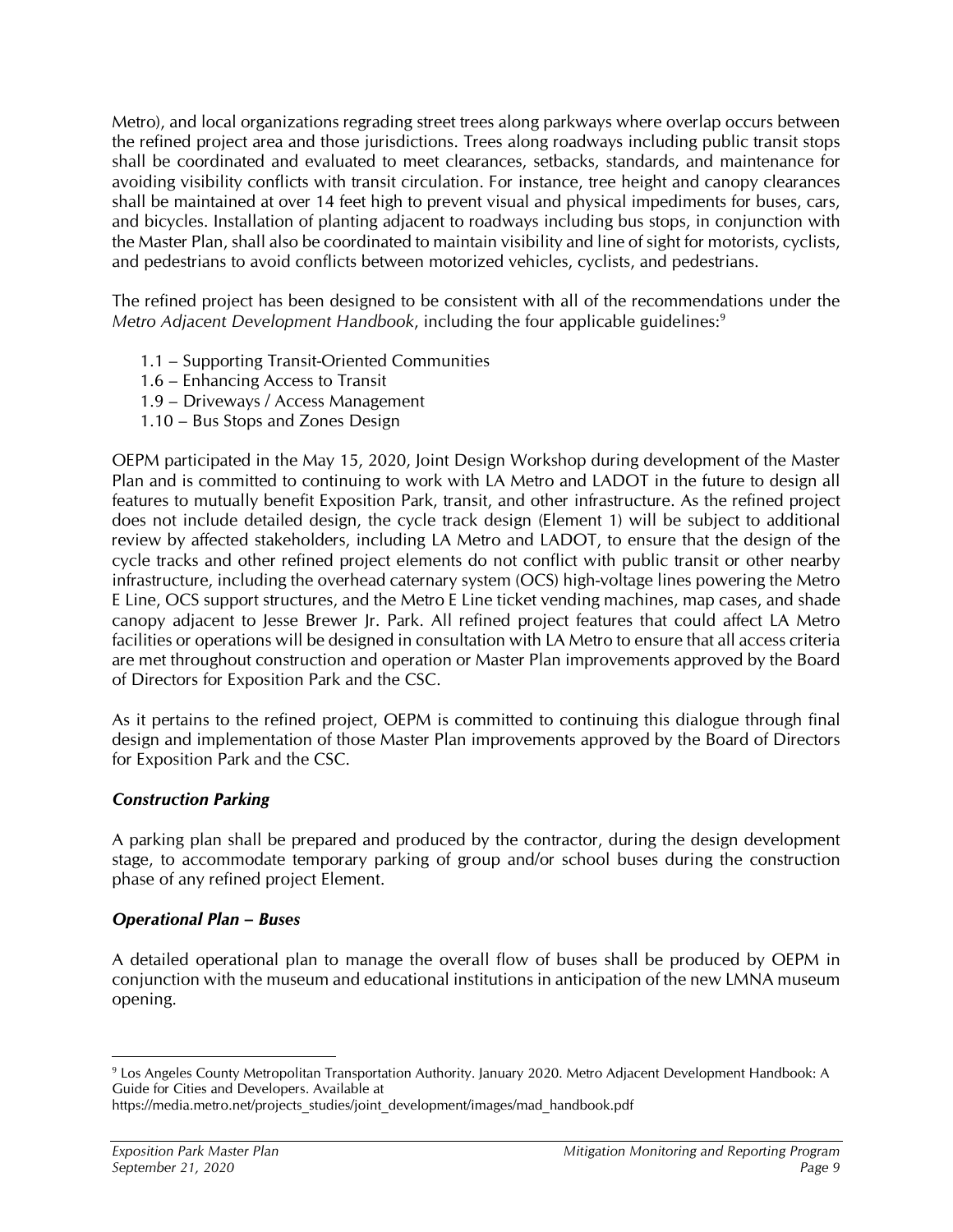#### **Regulatory Compliance Measures**

The refined project shall be required to comply with applicable regulations, including the ADA, the California Building Standards Code (California Code of Regulations [CCR] Title 24), regulations and requirements of the California Public Utilities Commission (CPUC), California Occupational Safety and Health Administration (Cal/OSHA) regulations (CCR, Title 8), and permit requirements, such as Building & Safety permits for projects within 100 feet of LA Metro right-of-way (ROW).<sup>10</sup>

#### *Storm Water Pollution Plan BMPs*

Best management practices (BMPs) shall be utilized through the duration of the construction per the Storm Water Pollution Prevention Plan (SWPPP) as required by the Construction General Permit (Table 2.2-1, *Best Management Practices*).

| <b>Erosion Controls</b>                                                                                                                                                                                                                                                                                                                                                                                                                                                                                                                                                          |
|----------------------------------------------------------------------------------------------------------------------------------------------------------------------------------------------------------------------------------------------------------------------------------------------------------------------------------------------------------------------------------------------------------------------------------------------------------------------------------------------------------------------------------------------------------------------------------|
| <b>Scheduling (EC-1)</b><br>All BMPs shall be in place year-round. Construction activities shall be planned and performed to<br>minimize the area and duration of exposure of soil to erosion by wind, rain, runoff and vehicle<br>tracking.<br>The area that can be cleared or graded and left exposed at one time shall be limited to the amount<br>$\bullet$                                                                                                                                                                                                                  |
| of acreage that the Contractor can adequately protect prior to a predicted rainstorm. A predicted<br>storm event is defined as a forecasted 50% chance of rain.<br>Timing of construction shall be considered when scheduling work to minimize soil disturbing<br>٠<br>activities and major grading operations during the rainy season.<br>Grading of the site shall be phased to minimize the total area of exposed soil and the duration of<br>$\bullet$<br>exposure.                                                                                                          |
| <b>Preserve Existing Vegetation (EC-2)</b>                                                                                                                                                                                                                                                                                                                                                                                                                                                                                                                                       |
| Existing vegetation shall be retained (EC-2) in undisturbed areas to the extent possible. If possible,<br>vegetative buffer strips shall be left adjacent to watercourses and along the site perimeter.                                                                                                                                                                                                                                                                                                                                                                          |
| Temporary Soil Stabilization (EC-3), (EC-4), (EC-7)<br>Erosion Control Blankets (EC-7), hydraulic mulches (EC-3) with seed (EC-4), and/or temporary<br>vegetation shall be used on disturbed soil areas as a temporary surface cover until soils can be<br>prepared for re-vegetation and permanent vegetation is established. At a minimum, disturbed<br>areas shall remain bare and unworked for over two weeks. Any hydraulic soil stabilizers applied<br>shall include mulch, so that any potential pollutant transport to the storm drain system is visually<br>detectable. |
| <b>Soil Roughening (EC-15)</b>                                                                                                                                                                                                                                                                                                                                                                                                                                                                                                                                                   |
| Soil shall be roughened with the vehicle tracks perpendicular to the direction of flow.                                                                                                                                                                                                                                                                                                                                                                                                                                                                                          |
| <b>Dust Control (WE-1)</b><br>Wind Erosion Controls (WE-1) shall be provided to prevent or alleviate dust generated by construction<br>activities. Care shall be taken to prevent overwatering, which may result in runoff or erosion.                                                                                                                                                                                                                                                                                                                                           |
| <b>Sediment Controls</b>                                                                                                                                                                                                                                                                                                                                                                                                                                                                                                                                                         |
| Stabilize Perimeter (SE-1, SE-5, SE-6)<br>To prevent transport of sediment off site, the site perimeter shall be stabilized using controls such<br>as silt fence (SE-1), fiber rolls (SE-5), or gravel bag berms (SE-6).                                                                                                                                                                                                                                                                                                                                                         |
|                                                                                                                                                                                                                                                                                                                                                                                                                                                                                                                                                                                  |

## **TABLE 2.2-1 BEST MANAGEMENT PRACTICES**

<sup>10</sup> Los Angeles County Metropolitan Transportation Authority. Accessed August 4, 2020. *Metro Development & Construction Coordination.* Available at: https://www.metro.net/projects/devreview/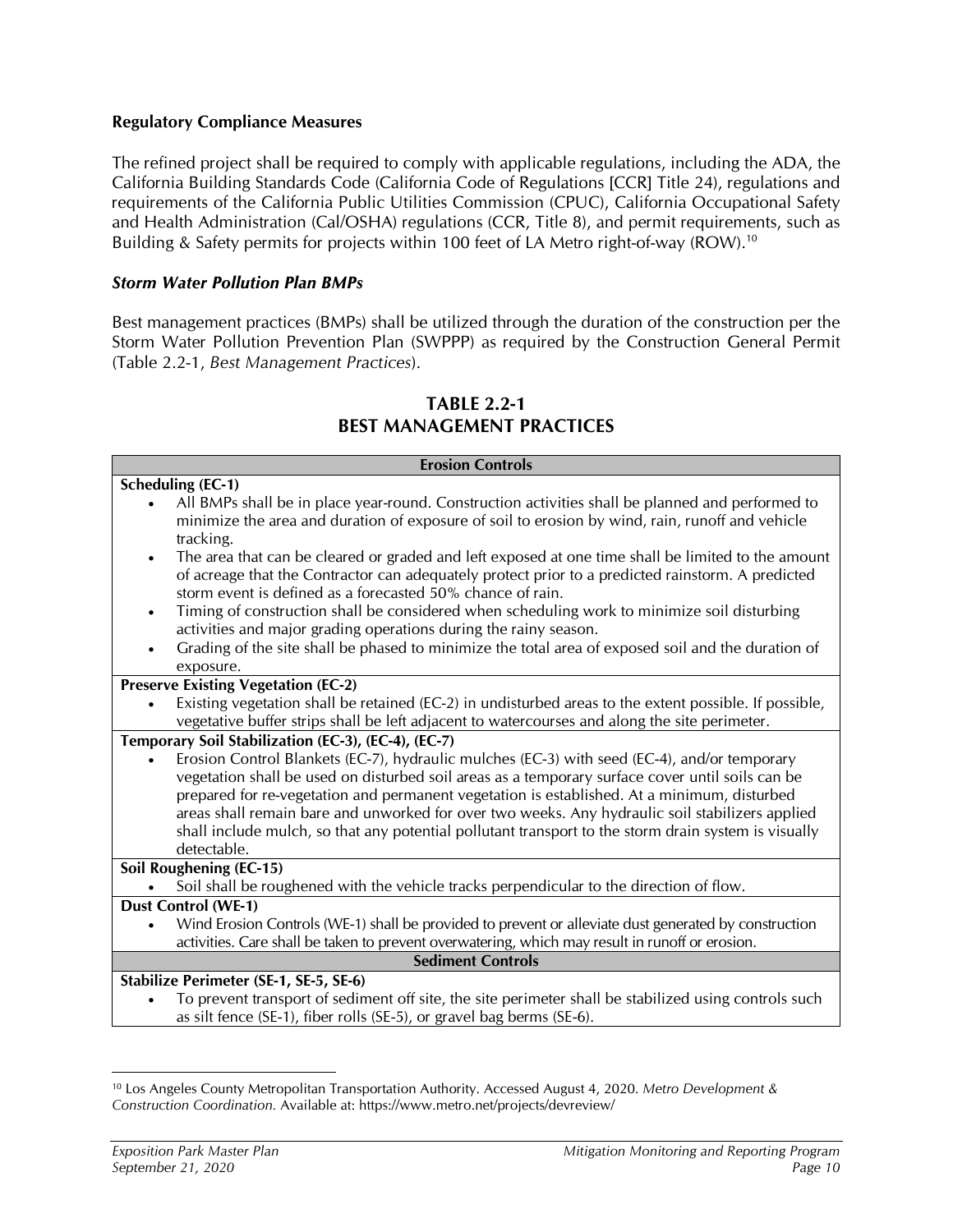## **TABLE 2.2-1 BEST MANAGEMENT PRACTICES**

| Fiber Rolls (SE-5)                                                                                                                                                                                                                                                                                                                                                                                                                                                                                 |
|----------------------------------------------------------------------------------------------------------------------------------------------------------------------------------------------------------------------------------------------------------------------------------------------------------------------------------------------------------------------------------------------------------------------------------------------------------------------------------------------------|
| Fiber rolls shall be used to reduce flow velocity (as slope interrupters or temporary check dams)<br>and provide some removal of sediment, predominantly along the face or toe of erodible slopes<br>and for perimeter sediment control. Fiber rolls are not appropriate as the only BMP at a site,<br>should be used in conjunction with other erosion and sediment control measures to reduce<br>pollutant discharges, and shall be maintained by the Contractor for effective sediment control. |
| Gravel bag berms (SE-6)                                                                                                                                                                                                                                                                                                                                                                                                                                                                            |
| Gravel bag berms shall be used to reduce flow velocity (as slope interrupters or temporary check<br>dams) and provide some removal of sediment.                                                                                                                                                                                                                                                                                                                                                    |
| Gravel bag barriers shall be used for perimeter site control or along streams or channels or around<br>stockpiles to intercept sediment laden sheet flow or moderately concentrated flows.                                                                                                                                                                                                                                                                                                         |
| <b>Street Sweeping and Vacuuming (SE-7)</b>                                                                                                                                                                                                                                                                                                                                                                                                                                                        |
| Street sweeping and vacuuming shall be used anywhere dry sediment is tracked from the Master<br>Plan Area onto paved streets and roads, typically at points of egress.                                                                                                                                                                                                                                                                                                                             |
| Tracking Controls (TC-1, TC-2)                                                                                                                                                                                                                                                                                                                                                                                                                                                                     |
| A stabilized construction entrance shall be used to reduce offsite tracking (TC-1).<br>Construction roads shall be stabilized to prevent tracking of sediments. (TC-2).                                                                                                                                                                                                                                                                                                                            |
| <b>Storm Drain Inlet Protection (SE-10)</b>                                                                                                                                                                                                                                                                                                                                                                                                                                                        |
| All storm drains in the Master Plan Area and offsite where inlets can receive flow downstream of<br>sediment tracked from the site shall be protected with appropriate storm drain inlet protection<br>such as filter fabrics, block and gravel filters, gravel and wire mesh filters, or gravel bag barriers.                                                                                                                                                                                     |
|                                                                                                                                                                                                                                                                                                                                                                                                                                                                                                    |

## *Biological Resources – Protected Trees*

In accordance with Section 46.02 of the Los Angeles Municipal Code, "no person shall relocate or remove any oak tree, as that term is defined in Section 46.01, where said oak tree is located on a lot larger than one acre in size and is not regulated pursuant to Article 7 of Chapter I of this Code, without first having applied for and obtained a permit from the Board of Public Works or its designated officer or employee, except as otherwise provided herein. Removed Oak trees shall be replaced at a minimum of a 2:1 ratio. The size and number of the replacement trees shall approximately equal that of the original removed trees."

Heritage trees, Special Habitat Value trees, Common Park trees, and Trees Protected by Los Angeles City Ordinances are all afforded certain protections to protect their value to the surrounding ecosystem. Consultation with City of Los Angeles Department of Recreation and Parks (DRP) is required prior to any activities that could cause a protected tree to become damaged, relocated, or removed.

## *Human Remains*

In accordance with Section 7050.5 of the California Health and Safety Code, if human remains are encountered during excavation activities, the County Coroner shall be notified within 24 hours of the discovery. No further excavation or disturbance of the site or any nearby areas reasonably suspected to overlie adjacent remains within 100 feet shall occur until the County Coroner has determined the appropriate treatment and disposition of the human remains.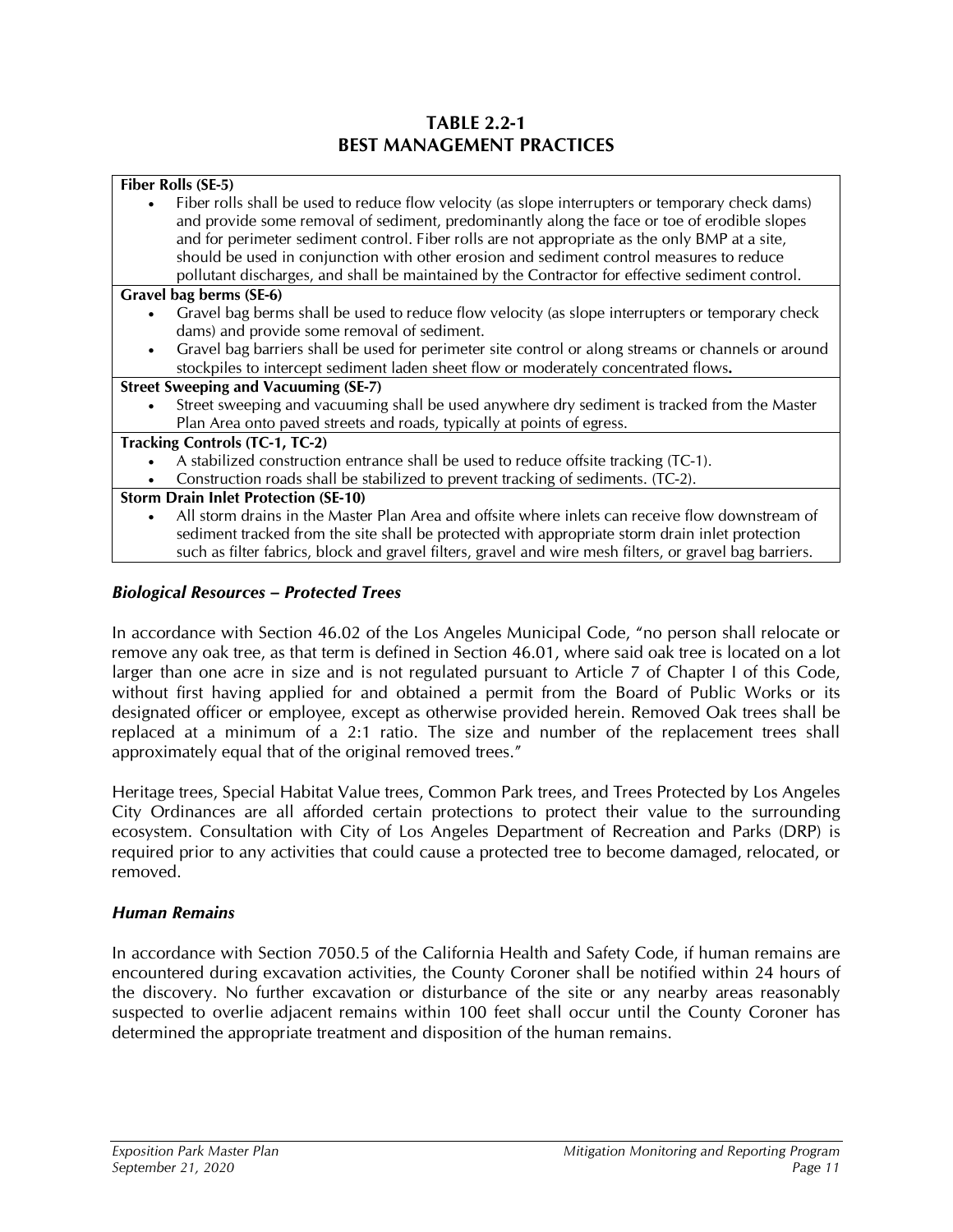#### *Paleontological Resources*

Paleontological Resources Sensitivity Training given by a qualified paleontologist or archaeologist cross-trained in paleontology shall be required for all project personnel involved in grounddisturbing activities prior to the start of ground-disturbing activities in geologic units with a moderate to high potential to yield unique paleontological resources. This shall include a brief field training that provides an overview of fossils that might potentially be found, and the appropriate procedures to follow if fossils are identified. This requirement extends to any new staff involved in earth disturbing that joins the project.

#### *Construction Noise*

During construction activities within a 50-foot radius of sensitive receptors (Elements 1, 3, and 5), sound walls shall be installed by the contractor during the demolition and construction phase for each of the project Elements within Exposition Park along the property boundary facing the existing residents to reduce the noise levels. Mufflers, blankets, and baffles shall also be implemented to ensure the reduction of noise levels. The noise barriers shall provide noise level reductions ranging from approximately 5 dBA to 20 dBA depending of the placement and structure of the sound wall.

#### *Construction – ROW Permits*

Consultation with LA Metro is required prior to the issuance of any building permit for projects within 100 feet of LA Metro–owned Rail or BRT ROW. LA Metro must review applicable projects to ensure safe access to, and operations of, transportation services and facilities. Projects within 100 feet of an LA Metro Rail or BRT ROW, such as Element 1, require LA Metro clearance to include demolition, excavation, new structures, improvements or additions to existing structures, seismic retrofitting, tunneling/boring, construction or maintenance that requires use of cranes, truck delivery of concrete and other materials, and freestanding sign structures.

The Project Sponsor shall submit civil engineering and landscaping drawings and calculations, as well as construction work plans and methods for any utility work in the public right-of-way and any crane placement and radius, to evaluate any impacts to the Metro E Line (Expo) infrastructure in relationship to the project. Before the start of any construction activities, the Project Sponsor shall obtain LA Metro's approval of final construction plans.

The construction and operation of the project shall not disrupt the operation and maintenance activities of the Metro E Line (Expo) or the structural and systems integrity of LA Metro's light rail infrastructure. Not later than one month before project construction, the Project Sponsor shall contact LA Metro to schedule a preconstruction meeting with all project construction personnel and LA Metro Real Estate, Construction Management, and Construction Safety staff. During project construction, the Project Sponsor shall

- 1. Work in close coordination with LA Metro to ensure that Station access, visibility, and structural integrity are not compromised by construction activities or permanent build conditions
- 2. Notify LA Metro of any changes to construction activities that may impact the use of the ROW
- 3. Permit LA Metro staff to monitor demolition and/or construction activities to ascertain any impact to the E Line (Expo) and Expo/Vermont and Expo/USC Stations.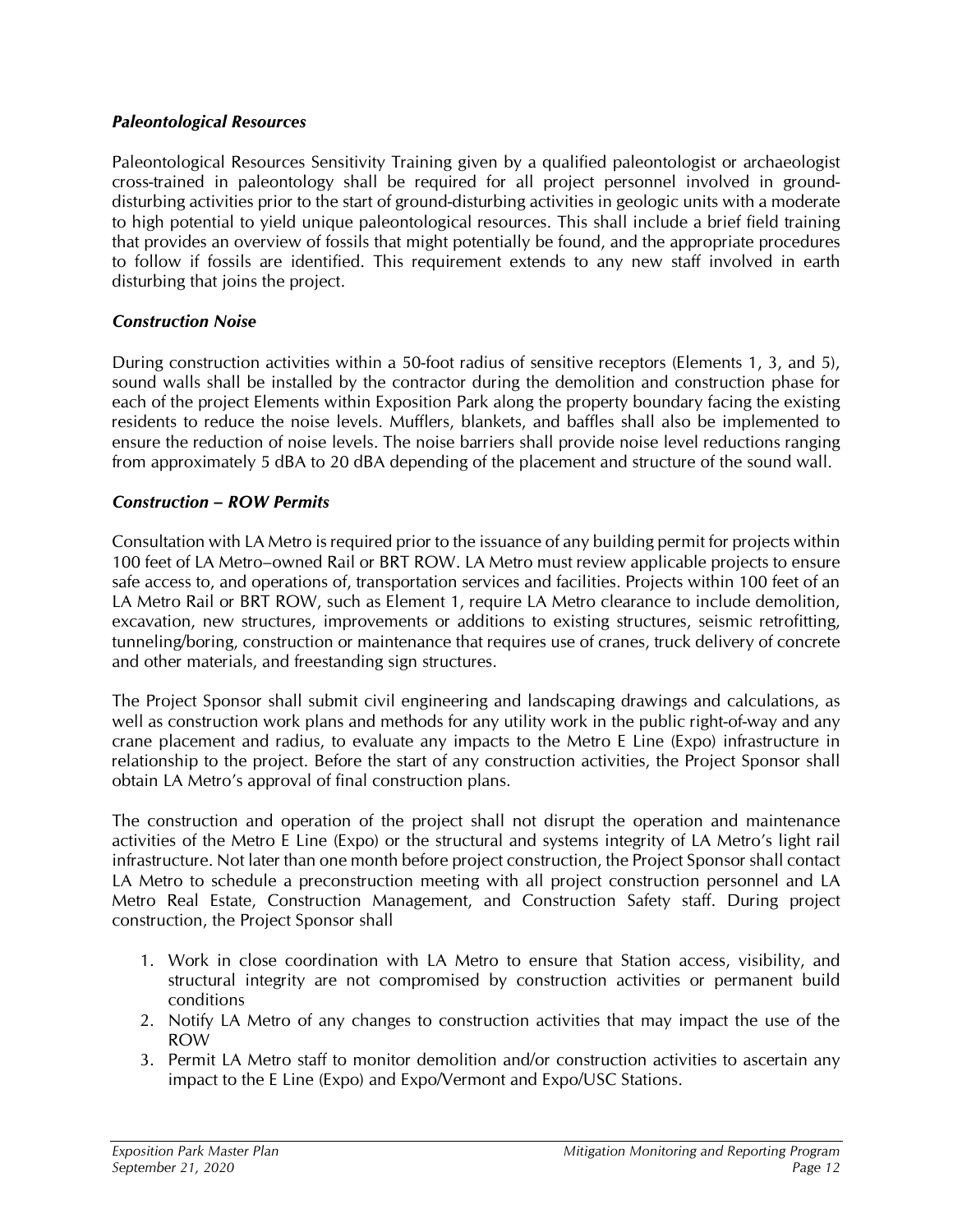For any temporary or ongoing access to LA Metro ROW for demolition, construction, and/or maintenance activities, the Project Sponsor shall complete LA Metro's Track Allocation process with LA Metro Rail Operations and obtain a Right of Entry Permit from LA Metro Real Estate. Approval for single tracking or a power shutdown, while possible, is highly discouraged; if sought, the Project Sponsor shall apply for and obtain such approval from LA Metro not later than two months before the start of project construction. The Project Sponsor shall apply for and obtain approval from LA Metro for any special operations, including the use of a pile driver or any other equipment that could come into proximity to the OCS or support structures, not later than one month before the start of project construction.

Any temporary or permanent wayfinding signage with content referencing LA Metro services or featuring the LA Metro brand and/or associated graphics (such as LA Metro Bus or Rail pictograms) requires review and approval by LA Metro Signage and Environmental Graphic Design. OEPM shall coordinate with LA Metro regarding any use of LA Metro's name or graphics on Exposition Park wayfinding signage.

## *Construction – Transportation Facilities Conflicts Review*

OEPM shall provide design plans and construction work plans at a pre-construction meeting with LA Metro for any utility work and crane placement in the vicinity of LA Metro facilities to obtain Metro's approval prior to construction. OEPM shall coordinate with LA Metro Bus Operations Control Special Events Coordinator, LA Metro's Stops and Zones Department, and LADOT Transit at not later than 30 days before the start of project construction for Elements 1 and 4 regarding transportation services, stops, and temporary or permanent bus service rerouting.

The Project Sponsor shall take all necessary measures to protect the Metro E Line OCS from damage due to project activities during and after construction, pursuant to applicable California Department of Industrial Relations regulations (CCR, Title 8). The Project Sponsor shall post proper signage for equipment working around the OCS wires. Any landscaping shall be set back at least 10 feet from the OCS wires and support structures.

The Project Sponsor shall coordinate with LA Metro for any proposed relocation or changes to LA Metro's station ticketing and wayfinding equipment to ensure that the function, visibility, and access to the TVMs are not compromised during project construction.

## **3. RESPONSIBLE PARTY**

OEPM shall be responsible for reporting mitigation measures. OEPM or its designee shall be responsible for implementing and reporting mitigation measures in this program. OEPM will have responsibility for ensuring that mitigation measures are accomplished in an environmentally responsible manner and that the status of mitigation measures is reported in accordance with this program. OEPM shall be responsible for ensuring that the cost of mitigation is included in the budget for the planning, construction, operation, and maintenance of each Master Plan element whose approval has been conditioned on implementation of the mitigation measures specified in this MMRP.

The OEPM shall be responsible for program oversight of the implementation of the constructionrelated mitigation measures. Mitigation measures shall be included in applicable requests for proposals (RFP), specifications and procedures issued for construction of the individual Master Plan elements of this project (Table 2.1-1). Other mitigation measures funded by the Contractor shall be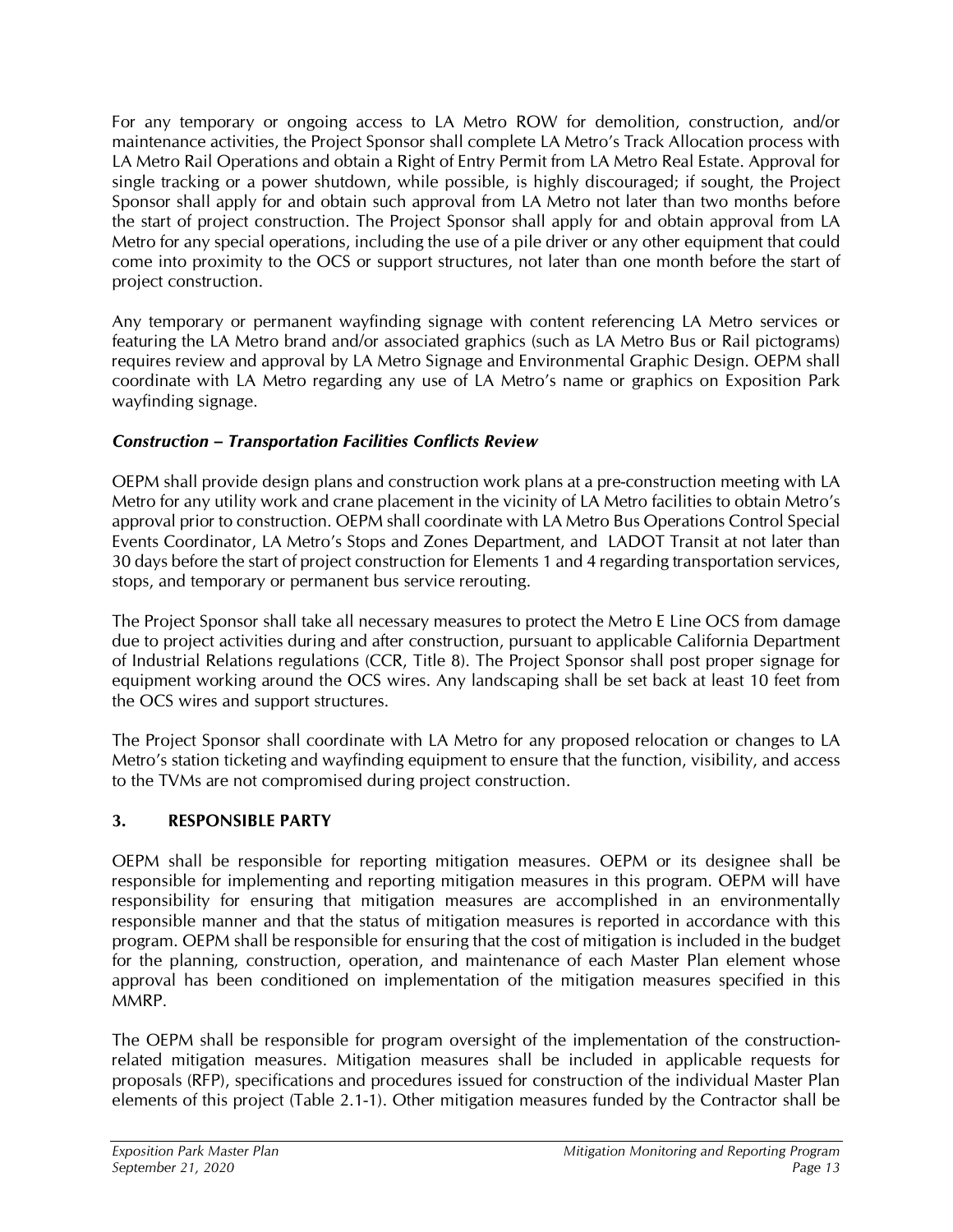subject to oversight by OEPM. In addition, the OEPM shall be responsible for ensuring that mitigation measures are properly carried out by designated and qualified personnel, which may include specialty contractors. The OEPM shall be responsible for ensuring that applicable mitigation measures are carried forward in operational and maintenance procedures for the elements of the Master Plan (see Table 3-1, *Summary of Mitigation Measures Applicable to Master Plan Elements*).

#### **TABLE 3-1**

## **SUMMARY OF MITIGATION MEASURES APPLICABLE TO MASTER PLAN ELEMENTS**

|                                           |                     | <b>Mitigation Measure</b> |                             |                 |                           |            |                   |            |            |              |              |       |         |                 |
|-------------------------------------------|---------------------|---------------------------|-----------------------------|-----------------|---------------------------|------------|-------------------|------------|------------|--------------|--------------|-------|---------|-----------------|
| <b>Master Plan Element</b>                | <b>AESTHETICS-1</b> | <b>AESTHETICS-2</b>       | $\overline{O}$ -1<br>$\sim$ | <b>CULTURAL</b> | $\sim$<br><b>CULTURAL</b> | CULTURAL-3 | <b>CULTURAL-4</b> | CULTURAL-5 | CULTURAL-6 | <b>HAZ-1</b> | <b>HAZ-2</b> | ALEO- | TRIBAL- | <b>TRIBAL-2</b> |
| 1. Threshold and Gateway                  | X                   | X                         | X                           |                 | X                         |            |                   |            |            |              |              |       |         |                 |
| 2. Expo Festival Plaza                    | X                   | Χ                         | X                           |                 | X                         | $\chi$     |                   |            |            |              |              |       |         |                 |
| 3. Solar Garden                           |                     |                           |                             |                 | X                         | X          |                   |            | X          |              |              |       |         |                 |
| 4. Festival Park & Community<br>Promenade |                     |                           | X                           | X               | X                         | X          | X                 | X          |            | X            | X            | X     | X       | X               |
| 5. Bill Robertson Lane                    |                     | Χ                         | X                           |                 | X                         |            |                   |            | Χ          | X            | X            |       |         |                 |
| 6. Museum Walk                            | X                   | X                         | X                           |                 | X                         | X          |                   |            |            |              |              |       |         |                 |
| 7. CAAM Sculpture & Garden                |                     | X                         | X                           |                 | X                         |            |                   |            |            |              |              |       |         |                 |
| 8. Zanja Madre                            |                     | X                         | X                           | X               | X                         |            | X                 | X          |            |              |              | X     | X       | X               |
| 9. Olympic Ring Walk                      | X                   | Χ                         | Χ                           |                 | X                         | X          |                   |            |            |              |              |       |         |                 |

## **4. MITIGATION REQUIREMENTS, SCHEDULE, AND REPORTING FREQUENCY**

Based on the findings of the SEIR, mitigation measures are not required for aesthetics, agriculture/forestry resources, air quality, energy, greenhouse gas emissions, hydrology and water quality, land use and planning, mineral resources, noise, population/housing, public services, recreation, transportation/traffic, and utilities/service systems, wildfire. Specific mitigation measures are required for biological resources, cultural resources, geology and soils, hazards and hazardous materials, and tribal cultural resources (see Table 3-1). Potentially significant impacts in these environmental resource areas shall be avoided or minimized with implementation of 14 specific mitigation measures (Table 4-1, *Mitigation Monitoring and Reporting Program for the Exposition Park Master Plan*).

The method for executing the mitigation measure, organization responsible for implementing and funding the measure, estimated completion date for each measure, frequency of reporting, and significance after mitigation has been articulated for each mitigation measure (Table 4-1). Due to possible funding conditions and other external factors, facility construction and operation could be delayed. These delays may also affect the start and completion of mitigation measures.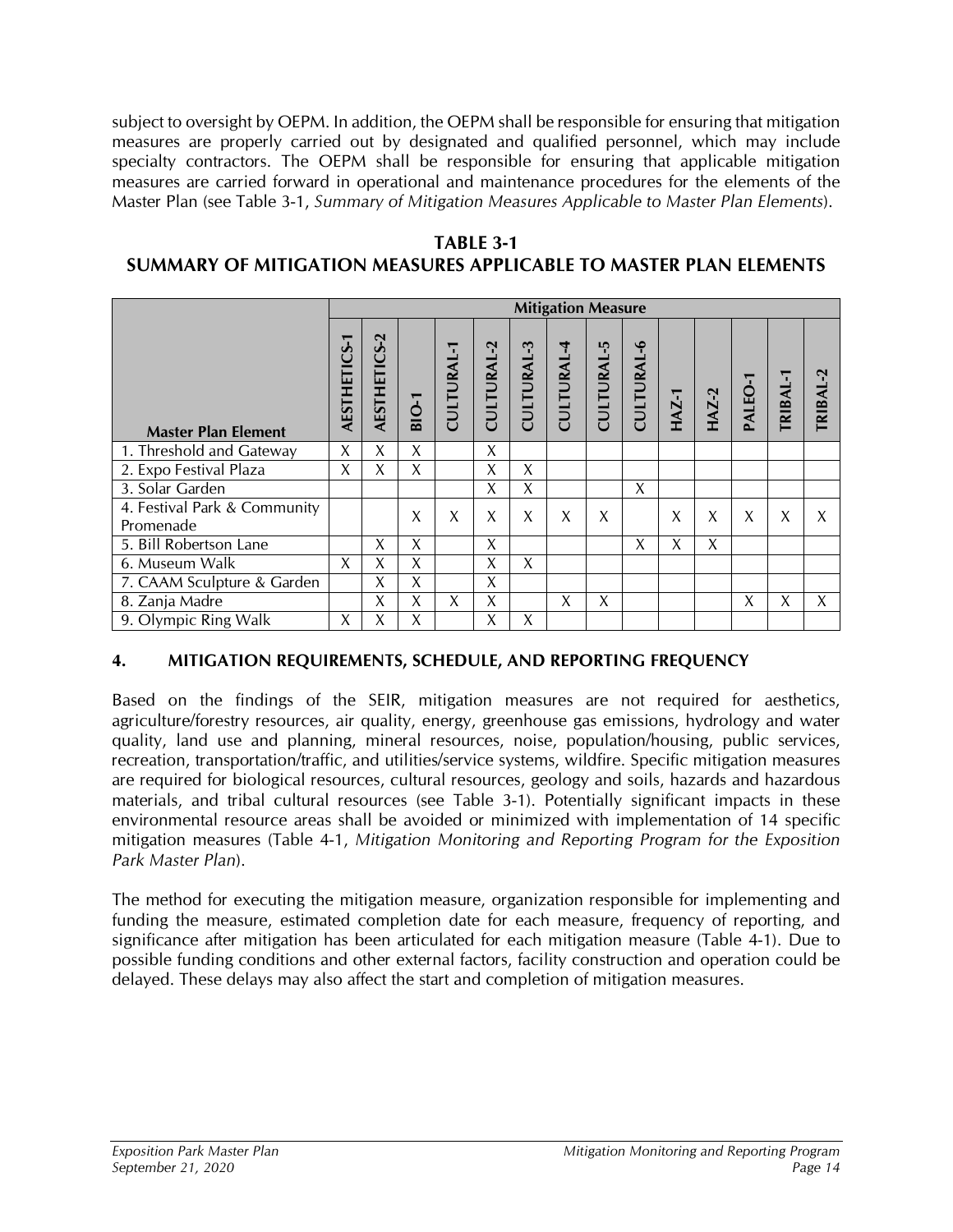**TABLE 4-1 MITIGATION MONITORING AND REPORTING PROGRAM FOR THE EXPOSITION PARK MASTER PLAN** 

|                                                                                                                                                                                                                                                                                                                                                                                                                                                                                                                                                                                                                                                                                                                                                                                                                                                                                                                                                                                                                                                                                                                                                                                                                                                                                                                                                                                                                                                                                                                                                                                                                                                                                                                                                                                                                             |                                         |                          |                                         | <b>Documentation of Compliance</b>      |                                                                                                                                                                                    |                                       |
|-----------------------------------------------------------------------------------------------------------------------------------------------------------------------------------------------------------------------------------------------------------------------------------------------------------------------------------------------------------------------------------------------------------------------------------------------------------------------------------------------------------------------------------------------------------------------------------------------------------------------------------------------------------------------------------------------------------------------------------------------------------------------------------------------------------------------------------------------------------------------------------------------------------------------------------------------------------------------------------------------------------------------------------------------------------------------------------------------------------------------------------------------------------------------------------------------------------------------------------------------------------------------------------------------------------------------------------------------------------------------------------------------------------------------------------------------------------------------------------------------------------------------------------------------------------------------------------------------------------------------------------------------------------------------------------------------------------------------------------------------------------------------------------------------------------------------------|-----------------------------------------|--------------------------|-----------------------------------------|-----------------------------------------|------------------------------------------------------------------------------------------------------------------------------------------------------------------------------------|---------------------------------------|
|                                                                                                                                                                                                                                                                                                                                                                                                                                                                                                                                                                                                                                                                                                                                                                                                                                                                                                                                                                                                                                                                                                                                                                                                                                                                                                                                                                                                                                                                                                                                                                                                                                                                                                                                                                                                                             | <b>Responsible</b>                      |                          |                                         |                                         |                                                                                                                                                                                    |                                       |
| <b>Mitigation Measure</b>                                                                                                                                                                                                                                                                                                                                                                                                                                                                                                                                                                                                                                                                                                                                                                                                                                                                                                                                                                                                                                                                                                                                                                                                                                                                                                                                                                                                                                                                                                                                                                                                                                                                                                                                                                                                   | <b>Implementation Party</b>             | <b>Monitoring Period</b> | <b>Enforcement Agency</b>               | <b>Monitoring Agency</b>                | Source                                                                                                                                                                             | <b>Signature/Date</b>                 |
| <b>Aesthetics</b>                                                                                                                                                                                                                                                                                                                                                                                                                                                                                                                                                                                                                                                                                                                                                                                                                                                                                                                                                                                                                                                                                                                                                                                                                                                                                                                                                                                                                                                                                                                                                                                                                                                                                                                                                                                                           |                                         |                          |                                         |                                         |                                                                                                                                                                                    |                                       |
| Mitigation Measure AESTHETICS-1: To mitigate potential impacts on<br>aesthetics, including scenic vistas and visual character or quality for the four<br>elements of the refined project that contain historic character-defining<br>features within Exposition Park (Elements 1 [Threshold & Gateway], 2 [Expo<br>Festival Park], 6 [Museum Walk], and 9 [Olympic Ring Walk]), design review<br>by the State Architect (for Elements 1, 2, 6, and 9) and the City of Los<br>Angeles Director of City Planning (for Element 9) <sup>11</sup> shall be required for<br>projects proposed under Elements 1, 2, 6, and 9 for verification of character-<br>defining feature preservation in accordance with the Secretary of the<br>Interior's Standards for the Treatment of Historic Property: Rehabilitation (36<br>CFR 67). The design review application shall contain relevant information to<br>characterize the project for consistency with the Secretary of the Interior's<br>Standards for the Treatment of Historic Properties: Rehabilitation, including<br>a narrative describing how the integrity of the character-defining features will<br>be preserved. The design review application shall demonstrate the manner in<br>which the project maintains a historic viewshed and/or historic visual<br>character.                                                                                                                                                                                                                                                                                                                                                                                                                                                                                               | Office of Exposition<br>Park Management | Pre-Construction         | Office of Exposition<br>Park Management | Office of Exposition<br>Park Management | Treatment and<br>Management Plan<br>including a<br>Cultural/Historic<br>Landscape Report, As-<br>Built records and<br>Preservation<br>Maintenance Guide for<br>Cultural Landscapes | (Signature/Date of Monitoring Agency) |
| Mitigation Measure AESTHETICS-2: The planning, identification, protection,<br>retainment, treatment, and maintenance of cultural landscapes, such as<br>residential gardens and community parks, scenic highways, rural<br>communities, institutional grounds, cemeteries, battlefields and zoological<br>gardens, as it pertains to Preservation and Restoration require a multi-<br>disciplinary approach. Included as part of cultural landscapes are the<br>physical features with cultural or aesthetic values described as having visual<br>and spatial relationships that are character defining which, individually or<br>collectively contribute to the landscape's physical appearance, such as<br>vegetation; topography; water features, such as ponds, streams, and<br>fountains; circulation features, such as roads, paths, steps, and walls;<br>buildings; and furnishings, including fences, benches, lights and sculptural<br>objects. The planning, protection, retainment, treatment and maintenance of<br>any cultural landscape features for the refined project shall be coordination<br>with OEPM, the State Architect, and the City of Los Angeles Director of City<br>Planning and shall be consistent with the Secretary of the Interior's Standards<br>for the Treatment and Management of Cultural Landscapes: Preservation;<br>Rehabilitation. The following measures should be addressed prior to<br>undertaking work pertaining to cultural landscapes and related historic<br>materials and features:<br>1. A treatment plan or similar document shall be developed. All<br>features that contribute to the landscape's cultural or historic<br>character (spatial organization and land patterns, topography,<br>vegetation, circulation, water features, or structures, furnishings, and | Office of Exposition<br>Park Management | Pre-Construction         | Office of Exposition<br>Park Management | Office of Exposition<br>Park Management | Treatment and<br>Management Plan<br>including a<br>Cultural/Historic<br>Landscape Report, As-<br>Built records and<br>Preservation<br>Maintenance Guide for<br>Cultural Landscapes | (Signature/Date of Monitoring Agency) |

<sup>&</sup>lt;sup>11</sup> The Coliseum District Specific Plan establishes that the Coliseum Renovation Project shall be developed under the Specific Plan so that the Coliseum retains its National Historic Landmark Designation, as determined to Planning.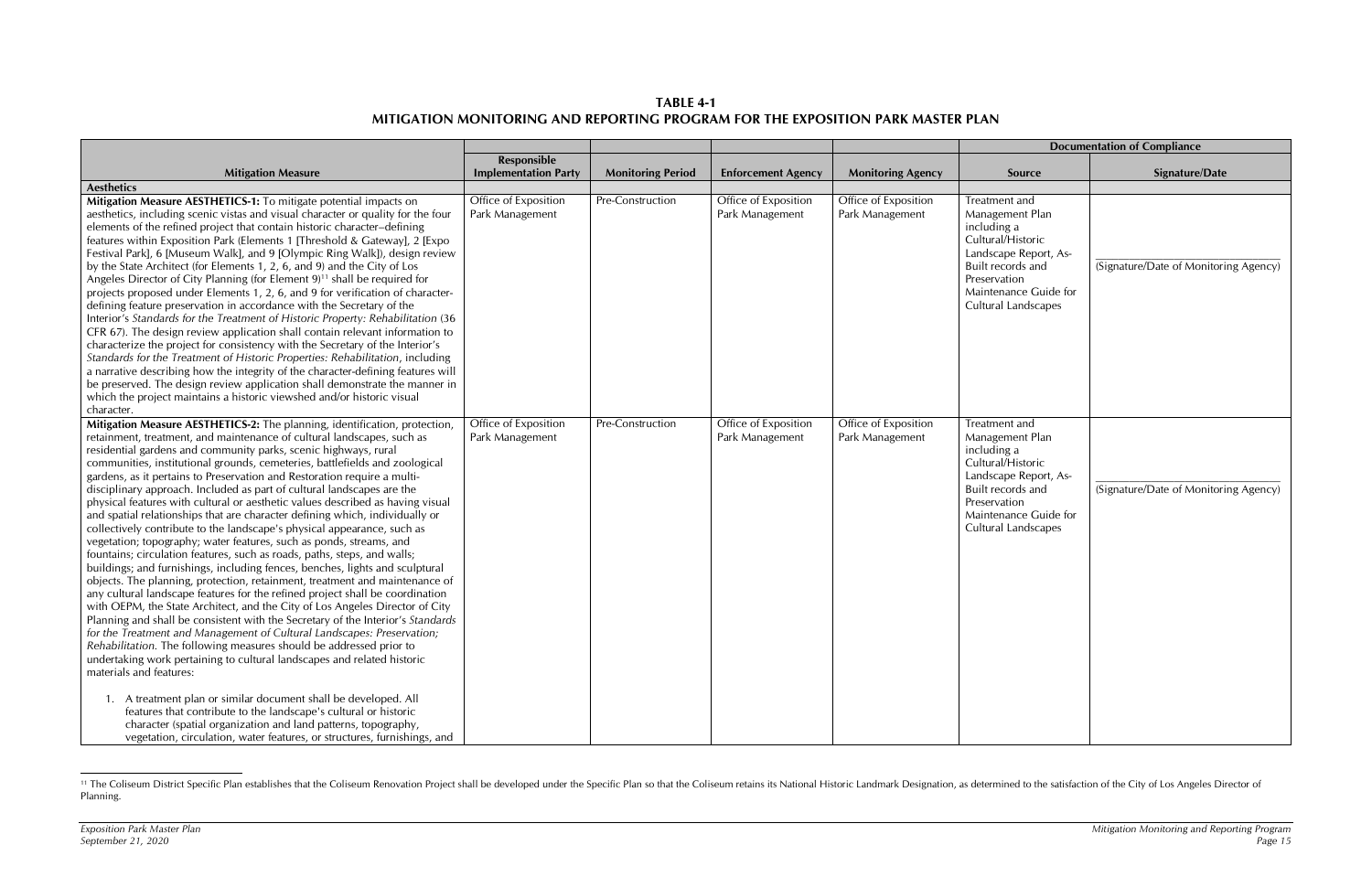## **TABLE 4-1 MITIGATION MONITORING AND REPORTING PROGRAM FOR THE EXPOSITION PARK MASTER PLAN**

|           |                                                                                                                                      |                             |                          |                           |                            |                                | <b>Documentation of Compliance</b>    |
|-----------|--------------------------------------------------------------------------------------------------------------------------------------|-----------------------------|--------------------------|---------------------------|----------------------------|--------------------------------|---------------------------------------|
|           |                                                                                                                                      | <b>Responsible</b>          |                          |                           |                            |                                |                                       |
|           | <b>Mitigation Measure</b>                                                                                                            | <b>Implementation Party</b> | <b>Monitoring Period</b> | <b>Enforcement Agency</b> | <b>Monitoring Agency</b>   | Source                         | Signature/Date                        |
|           | objects) shall be identified and recorded by way of documentation                                                                    |                             |                          |                           |                            |                                |                                       |
|           | prior to commencing work.                                                                                                            |                             |                          |                           |                            |                                |                                       |
| 2.        | Document the relationship of these features to each other, their                                                                     |                             |                          |                           |                            |                                |                                       |
|           | surroundings, and their material compositions by means of plans,                                                                     |                             |                          |                           |                            |                                |                                       |
|           | sections, photographs, aerial photographs, axonometric perspectives,                                                                 |                             |                          |                           |                            |                                |                                       |
|           | narratives, video, or any combination of techniques.                                                                                 |                             |                          |                           |                            |                                |                                       |
|           | Utilize existing historic documentation in addition to the                                                                           |                             |                          |                           |                            |                                |                                       |
|           | documentation prepared to evaluate the conditions and determine                                                                      |                             |                          |                           |                            |                                |                                       |
|           | the age of buildings, structures, furnishings, and objects.                                                                          |                             |                          |                           |                            |                                |                                       |
|           | Maintain cultural landscape features by use of non-destructive                                                                       |                             |                          |                           |                            |                                |                                       |
|           | methods in daily, seasonal, and cyclical tasks. Utilize maintenance                                                                  |                             |                          |                           |                            |                                |                                       |
|           | practices that respect infrastructure.                                                                                               |                             |                          |                           |                            |                                |                                       |
| -5.       | Repairing features, materials, and edges of buildings, structures,                                                                   |                             |                          |                           |                            |                                |                                       |
|           | furnishings, or objects when too deteriorated to repair. New                                                                         |                             |                          |                           |                            |                                |                                       |
|           | materials shall match the old in composition, design, color, and                                                                     |                             |                          |                           |                            |                                |                                       |
|           | texture.                                                                                                                             |                             |                          |                           |                            |                                |                                       |
| 6.        | Repairing surface treatment, materials, and edges when reinforcing<br>of historic materials is needed, deteriorated, or damaged. New |                             |                          |                           |                            |                                |                                       |
|           | materials shall be I]in-kind and match the old in composition, design,                                                               |                             |                          |                           |                            |                                |                                       |
|           | color, and texture.                                                                                                                  |                             |                          |                           |                            |                                |                                       |
|           | Replacing in-kind a feature of a building, structure, furnishing, or                                                                 |                             |                          |                           |                            |                                |                                       |
|           | object when too deteriorated or damaged to repair. New materials                                                                     |                             |                          |                           |                            |                                |                                       |
|           | shall match the old in composition, design, color, and texture.                                                                      |                             |                          |                           |                            |                                |                                       |
|           | Using physical evidence of form, detailing, and alignment to                                                                         |                             |                          |                           |                            |                                |                                       |
|           | reproduce a deteriorated feature. If using the same kind of material is                                                              |                             |                          |                           |                            |                                |                                       |
|           | not technically, economically, or environmentally feasible, then a                                                                   |                             |                          |                           |                            |                                |                                       |
|           | compatible substitute material may be considered. Substitute                                                                         |                             |                          |                           |                            |                                |                                       |
|           | material shall be submitted to OEPM, the State Architect, and the                                                                    |                             |                          |                           |                            |                                |                                       |
|           | City of Los Angeles Director of City Planning for acquiring approval                                                                 |                             |                          |                           |                            |                                |                                       |
|           | prior to proceeding work.                                                                                                            |                             |                          |                           |                            |                                |                                       |
|           | <b>Biological Resources</b>                                                                                                          |                             |                          |                           |                            |                                |                                       |
|           | Mitigation Measure BIO-1: To avoid impacts to nesting birds protected                                                                | Office of Exposition        | Pre-Construction;        | California Department     | Office of Exposition       | <b>Preconstruction Nesting</b> |                                       |
|           | under the MBTA:                                                                                                                      | Park Management             | Construction             | of Fish and Wildlife;     | Park Management-           | <b>Bird Survey and</b>         |                                       |
|           | Construction related to proposed projects should take place outside                                                                  |                             |                          | U.S. Fish and Wildlife    | <b>Qualified Biologist</b> | <b>Monitoring Reports</b>      |                                       |
|           | of the nesting bird season, which generally occurs between February                                                                  |                             |                          | Service                   |                            |                                |                                       |
|           | 15 and September 1.                                                                                                                  |                             |                          |                           |                            |                                |                                       |
|           | If construction activities cannot avoid the nesting bird season, pre-                                                                |                             |                          |                           |                            |                                | (Signature/Date of Monitoring Agency) |
|           | construction nesting bird surveys shall be conducted by a qualified                                                                  |                             |                          |                           |                            |                                |                                       |
|           | biologist a maximum of three days prior to the start of construction.                                                                |                             |                          |                           |                            |                                |                                       |
| $\bullet$ | Should nesting birds be discovered within or adjacent to the                                                                         |                             |                          |                           |                            |                                |                                       |
|           | construction footprint during these surveys, a non-disturbance buffer                                                                |                             |                          |                           |                            |                                |                                       |
|           | shall be placed on the active nest as determined by the biologist to                                                                 |                             |                          |                           |                            |                                |                                       |
|           | prevent impacts to nesting birds.                                                                                                    |                             |                          |                           |                            |                                |                                       |
| $\bullet$ | Construction shall be halted within the non-disturbance buffer set at                                                                |                             |                          |                           |                            |                                |                                       |
|           | an appropriate distance until the biologist has determined that the                                                                  |                             |                          |                           |                            |                                |                                       |
|           | young have fledged and are flying well enough to avoid the                                                                           |                             |                          |                           |                            |                                |                                       |
|           | proposed construction activities. The appropriate distance shall be at                                                               |                             |                          |                           |                            |                                |                                       |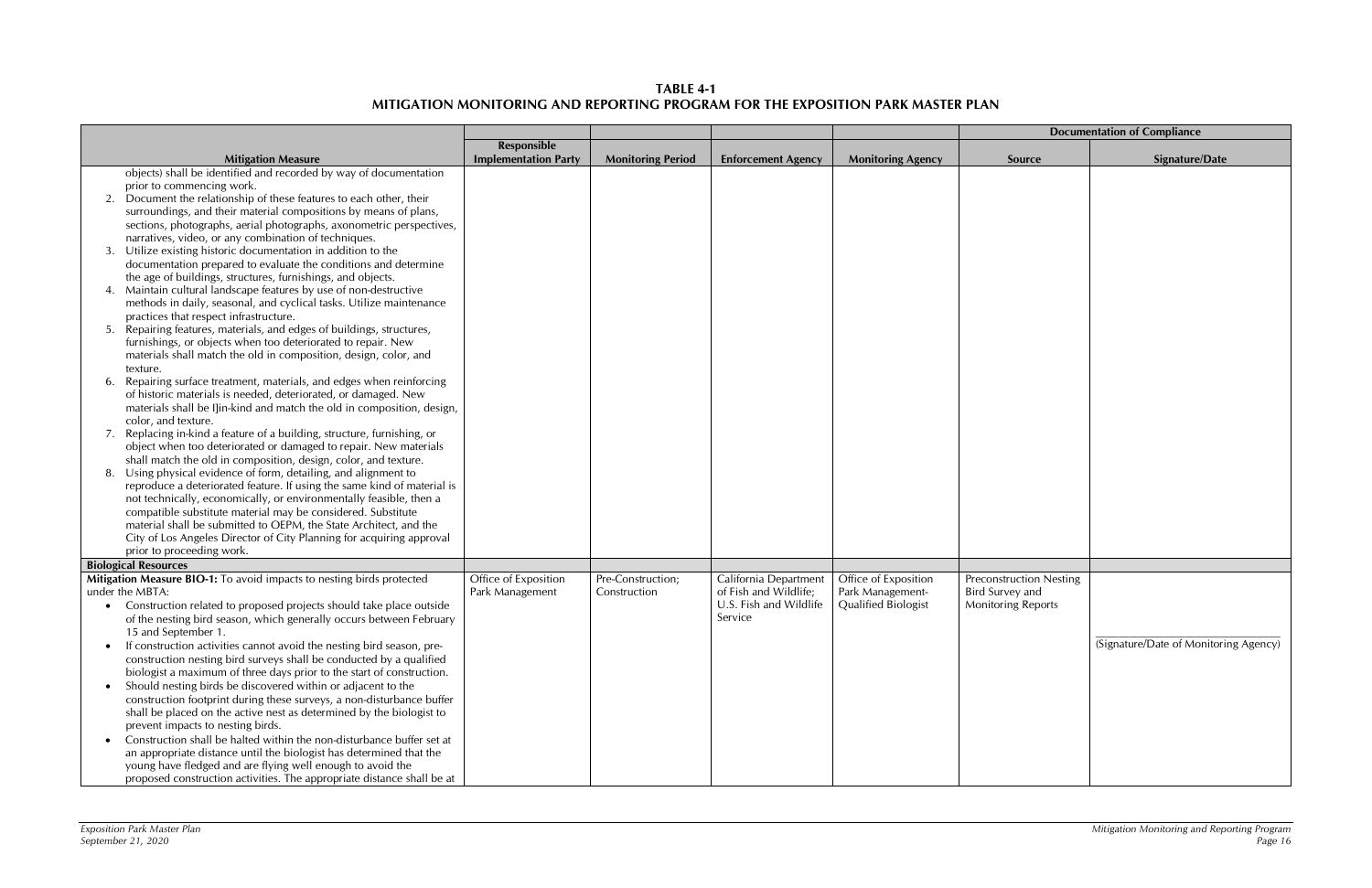**TABLE 4-1 MITIGATION MONITORING AND REPORTING PROGRAM FOR THE EXPOSITION PARK MASTER PLAN** 

|                                                                                                                                                       |                                         |                                   |                                         |                          | <b>Documentation of Compliance</b>           |                                       |  |
|-------------------------------------------------------------------------------------------------------------------------------------------------------|-----------------------------------------|-----------------------------------|-----------------------------------------|--------------------------|----------------------------------------------|---------------------------------------|--|
|                                                                                                                                                       | Responsible                             |                                   |                                         |                          |                                              |                                       |  |
| <b>Mitigation Measure</b>                                                                                                                             | <b>Implementation Party</b>             | <b>Monitoring Period</b>          | <b>Enforcement Agency</b>               | <b>Monitoring Agency</b> | <b>Source</b>                                | <b>Signature/Date</b>                 |  |
| the discretion of the qualified biologist based on factors such as the                                                                                |                                         |                                   |                                         |                          |                                              |                                       |  |
| species, season, and site conditions.                                                                                                                 |                                         |                                   |                                         |                          |                                              |                                       |  |
| Additionally, if signs of stress are identified, the biologist shall halt                                                                             |                                         |                                   |                                         |                          |                                              |                                       |  |
| activity in the immediate area until the birds resume their normal                                                                                    |                                         |                                   |                                         |                          |                                              |                                       |  |
| behavior or until the nest has been determined to no longer be                                                                                        |                                         |                                   |                                         |                          |                                              |                                       |  |
| active.                                                                                                                                               |                                         |                                   |                                         |                          |                                              |                                       |  |
| <b>Cultural Resources</b>                                                                                                                             |                                         |                                   |                                         |                          |                                              |                                       |  |
| Mitigation Measure CULTURAL-1: Avoidance of Historical Resources. Prior                                                                               | Office of Exposition<br>Park Management | Pre-Construction;<br>Construction | Office of Exposition<br>Park Management | Office of Exposition     | Archaeological<br><b>Resource Management</b> |                                       |  |
| to the initiation of ground-disturbing activities in Elements 4 (Festival Park<br>and Community Promenade) and 8 (Zanja Madre), OEPM shall review the |                                         |                                   |                                         | Park Management          | Plan                                         |                                       |  |
| construction plans to ensure that any known cultural resources that are                                                                               |                                         |                                   |                                         |                          |                                              |                                       |  |
| required to be avoided have been marked as "off-limits" areas for                                                                                     |                                         |                                   |                                         |                          |                                              |                                       |  |
| construction and construction staging. In addition, OEPM shall require                                                                                |                                         |                                   |                                         |                          |                                              | (Signature/Date of Monitoring Agency) |  |
| monitoring of all ground-disturbing activities by a qualified archaeologist                                                                           |                                         |                                   |                                         |                          |                                              |                                       |  |
| within 60 feet of a known extant unique archaeological resource or                                                                                    |                                         |                                   |                                         |                          |                                              |                                       |  |
| significant historical resource.                                                                                                                      |                                         |                                   |                                         |                          |                                              |                                       |  |
| Mitigation Measure CULTURAL-2: Worker Environmental Awareness                                                                                         | Office of Exposition                    | Pre-Construction;                 | Office of Exposition                    | Office of Exposition     | <b>WEAP</b>                                  |                                       |  |
| Program. Impacts to known cultural resources shall be avoided by                                                                                      | Park Management                         | Construction                      | Park Management                         | Park Management          | List of Construction                         |                                       |  |
| developing a WEAP that is required to be administered to all construction                                                                             |                                         |                                   |                                         |                          | Workers completing                           |                                       |  |
| personnel and visitors prior to stepping on an active construction site. This                                                                         |                                         |                                   |                                         |                          | <b>WEAP Training</b>                         |                                       |  |
| training shall include an overview of known cultural resources and those that                                                                         |                                         |                                   |                                         |                          |                                              |                                       |  |
| could be encountered during the project, the appropriate procedures to                                                                                |                                         |                                   |                                         |                          |                                              | (Signature/Date of Monitoring Agency) |  |
| follow in the event of an unanticipated discovery, an overview of the laws as                                                                         |                                         |                                   |                                         |                          |                                              |                                       |  |
| they pertain to the treatment of cultural resources, including Tribal cultural                                                                        |                                         |                                   |                                         |                          |                                              |                                       |  |
| resources and human remains. Any personnel on a construction site must be                                                                             |                                         |                                   |                                         |                          |                                              |                                       |  |
| able to provide evidence of completion for WEAP training upon request.                                                                                |                                         |                                   |                                         |                          |                                              |                                       |  |
| Mitigation Measure CULTURAL-3: Avoidance of Known Archaeological                                                                                      | Office of Exposition                    | Pre-Construction;                 | Office of Exposition                    | Office of Exposition     | Archaeological                               |                                       |  |
| Resources. Prior to initiation of any ground-disturbing activities associated                                                                         | Park Management                         | Construction                      | Park Management                         | Park Management          | Resource Management                          |                                       |  |
| with the refined project, OEPM shall retain the services of a qualified                                                                               |                                         |                                   |                                         |                          | Plan                                         |                                       |  |
| archaeologist, who meets the Secretary of the Interior's Professional                                                                                 |                                         |                                   |                                         |                          |                                              |                                       |  |
| Qualification Standards for Archaeology, to delineate the boundaries for                                                                              |                                         |                                   |                                         |                          |                                              |                                       |  |
| each known resource within the project elements, including a 20-foot buffer                                                                           |                                         |                                   |                                         |                          |                                              | (Signature/Date of Monitoring Agency) |  |
| around any portion of a resource having a location that is somewhat<br>uncertain. These resource areas shall be considered sensitive zones and must   |                                         |                                   |                                         |                          |                                              |                                       |  |
| be delineated on construction plans and field maps for the purpose of                                                                                 |                                         |                                   |                                         |                          |                                              |                                       |  |
| avoiding these resources. Construction methods for excavation in sensitive                                                                            |                                         |                                   |                                         |                          |                                              |                                       |  |
| zones shall be carried out in a manner that eliminates or significantly avoids                                                                        |                                         |                                   |                                         |                          |                                              |                                       |  |
| any potential impacts to cultural resources, which may include hydrovac                                                                               |                                         |                                   |                                         |                          |                                              |                                       |  |
| excavation or excavation by hand as two appropriate methods among others.                                                                             |                                         |                                   |                                         |                          |                                              |                                       |  |
| Mitigation Measure CULTURAL-4: Construction Monitoring. Archaeological                                                                                | Office of Exposition                    | Pre-Construction;                 | Office of Exposition                    | Office of Exposition     | Archaeological                               |                                       |  |
| monitoring shall be carried out for all ground disturbing activities associated                                                                       | Park Management                         | Construction                      | Park Management                         | Park Management          | Resource Management                          |                                       |  |
| with the refined project elements. Archaeological monitoring shall be                                                                                 |                                         |                                   |                                         |                          | Plan                                         |                                       |  |
| performed by or under the direct supervision of a qualified archaeologist                                                                             |                                         |                                   |                                         |                          |                                              |                                       |  |
| who meets the Secretary of the Interior's Professional Qualification Standards                                                                        |                                         |                                   |                                         |                          |                                              |                                       |  |
| for Archaeology. At the conclusion of construction activities, a monitoring                                                                           |                                         |                                   |                                         |                          |                                              | (Signature/Date of Monitoring Agency) |  |
| report shall be prepared and submitted to OEPM and filed at the SCCIC,                                                                                |                                         |                                   |                                         |                          |                                              |                                       |  |
| including any site record forms that may have been prepared for                                                                                       |                                         |                                   |                                         |                          |                                              |                                       |  |
| unanticipated discoveries encountered.                                                                                                                |                                         |                                   |                                         |                          |                                              |                                       |  |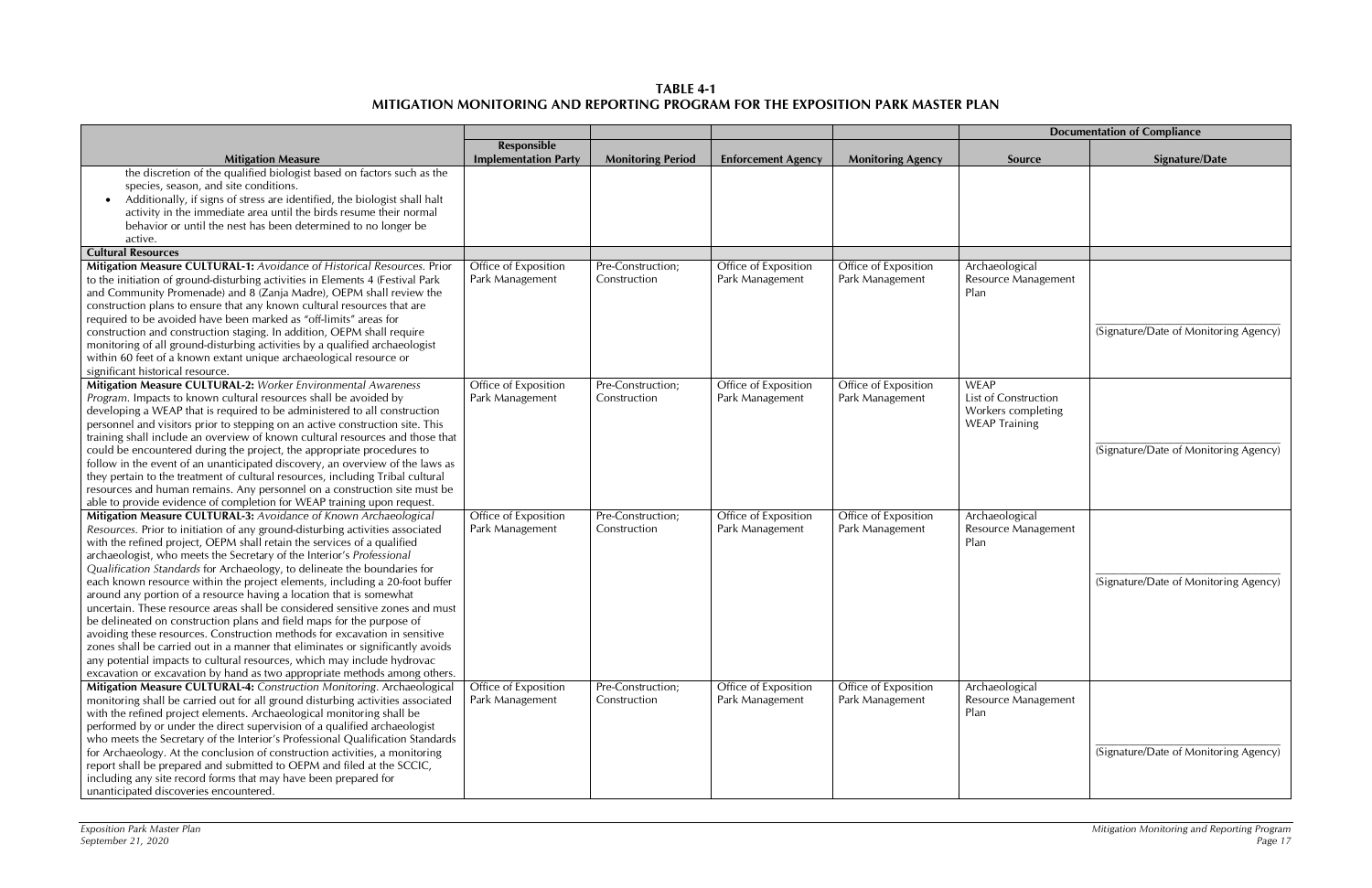**TABLE 4-1 MITIGATION MONITORING AND REPORTING PROGRAM FOR THE EXPOSITION PARK MASTER PLAN** 

|                                                                                                                                                                                                                                                                                                                                                                                                                                                                                                                                                                                                                                                                                                                                                                                                                                                                                                                                                                                                                                                                                                                                                   |                                         |                                   |                                         |                                         |                                                                                                                       | <b>Documentation of Compliance</b> |
|---------------------------------------------------------------------------------------------------------------------------------------------------------------------------------------------------------------------------------------------------------------------------------------------------------------------------------------------------------------------------------------------------------------------------------------------------------------------------------------------------------------------------------------------------------------------------------------------------------------------------------------------------------------------------------------------------------------------------------------------------------------------------------------------------------------------------------------------------------------------------------------------------------------------------------------------------------------------------------------------------------------------------------------------------------------------------------------------------------------------------------------------------|-----------------------------------------|-----------------------------------|-----------------------------------------|-----------------------------------------|-----------------------------------------------------------------------------------------------------------------------|------------------------------------|
|                                                                                                                                                                                                                                                                                                                                                                                                                                                                                                                                                                                                                                                                                                                                                                                                                                                                                                                                                                                                                                                                                                                                                   | Responsible                             |                                   |                                         |                                         |                                                                                                                       |                                    |
| <b>Mitigation Measure</b>                                                                                                                                                                                                                                                                                                                                                                                                                                                                                                                                                                                                                                                                                                                                                                                                                                                                                                                                                                                                                                                                                                                         | <b>Implementation Party</b>             | <b>Monitoring Period</b>          | <b>Enforcement Agency</b>               | <b>Monitoring Agency</b>                | <b>Source</b>                                                                                                         | <b>Signature/Date</b>              |
| Mitigation Measure CULTURAL-5: Unanticipated Discovery of<br>Archeological Resources. Impacts to newly identified significant cultural<br>resources shall be avoided and recovered in a manner as prescribed in the<br>Cultural Resources Treatment Plan developed for the project. It is always the<br>preferred approach and best management practice to avoid cultural<br>resources, leaving in situ whenever feasible. If avoidance is not feasible, the<br>newly identified resource shall be recorded, recovered, and reposited at the<br>County of Los Angeles Natural History Museum (NHM) or other repository<br>consistent with the provisions of a Phase III data recovery program. OEPM<br>has the delegated authority to deed archaeological or historical resources<br>found during construction to the NHM. Data recovery is not required by law<br>or regulation. It is, though, the most commonly agreed-upon measure to<br>mitigate substantial adverse changes to historical and archaeological<br>resources eligible or listed under CRHR Criterion 4, as it preserves important<br>information that shall otherwise be lost. | Office of Exposition<br>Park Management | Construction                      | Office of Exposition<br>Park Management | Office of Exposition<br>Park Management | Archaeological<br>Resource Management<br>Plan for the<br>unanticipated discovery<br>of archaeological<br>resources    | (Signature/Date of Monitorin       |
| Mitigation Measure CULTURAL-6: Treatment of Human Remains. In the<br>event of discovery or recognition of any human remains during construction<br>or excavation activities associated with the project, in any location other than<br>a dedicated cemetery, cease further excavation or disturbance of the site or<br>any nearby area reasonably suspected to overlie adjacent human remains<br>until the coroner of the county in which the remains are discovered has been<br>informed and has determined that no investigation of the cause of death is<br>required.                                                                                                                                                                                                                                                                                                                                                                                                                                                                                                                                                                          | Office of Exposition<br>Park Management | Construction                      | Office of the County<br>Coroner         | Office of Exposition<br>Park Management | Contact Report Form of<br>Contact with the<br>Coroner's Department                                                    | (Signature/Date of Monitorin       |
| If the County Coroner has determined that the discovered remains are of<br>Native American origin, then the NAHC must be contacted immediately to<br>ascertain the most likely descendants (MLD) from the deceased individual.<br>The coroner should make a recommendation to the landowner or the person<br>responsible for the excavation work, for means of treating or disposing of,<br>with appropriate dignity, the human remains and any associated grave<br>goods. This may include obtaining a qualified archaeologist or team of<br>archaeologists to properly excavate the human remains.                                                                                                                                                                                                                                                                                                                                                                                                                                                                                                                                              |                                         |                                   |                                         |                                         |                                                                                                                       |                                    |
| If the NAHC is unable to identify a descendant, or the descendant failed to<br>make a recommendation within 24 hours after being notified by the County,<br>obtain a Native American monitor, and an archaeologist, if recommended by<br>the Native American monitor, and rebury the Native American human<br>remains and any associated grave goods, with appropriate dignity, on the<br>property and in a location that is not subject to further subsurface<br>disturbance.                                                                                                                                                                                                                                                                                                                                                                                                                                                                                                                                                                                                                                                                    |                                         |                                   |                                         |                                         |                                                                                                                       |                                    |
| <b>Geology and Soils</b>                                                                                                                                                                                                                                                                                                                                                                                                                                                                                                                                                                                                                                                                                                                                                                                                                                                                                                                                                                                                                                                                                                                          |                                         |                                   |                                         |                                         |                                                                                                                       |                                    |
| Mitigation Measure PALEO-1: Paleontological Resources - Paleontological<br>Monitoring. Impacts to paleontological resources related directly or<br>indirectly to the destruction of a unique paleontological resource or unique<br>geological formation from the proposed Master Plan shall be reduced to<br>below the level of significance by monitoring, salvage, and curation at the<br>NHM. Unanticipated paleontological resources discovered during ground-<br>disturbing activities in previously undisturbed native soils located five or                                                                                                                                                                                                                                                                                                                                                                                                                                                                                                                                                                                                | Office of Exposition<br>Park Management | Pre-Construction;<br>Construction | Office of Exposition<br>Park Management | Office of Exposition<br>Park Management | Paleontological<br>Resource Management<br>Plan, for the<br>unanticipated discovery<br>of paleontological<br>resources | (Signature/Date of Monitorin       |

| <b>Documentation of Compliance</b>                                                                                    |                                       |  |  |  |  |  |  |
|-----------------------------------------------------------------------------------------------------------------------|---------------------------------------|--|--|--|--|--|--|
| <b>Source</b>                                                                                                         | <b>Signature/Date</b>                 |  |  |  |  |  |  |
| Archaeological<br>Resource Management<br>Plan for the<br>unanticipated discovery<br>of archaeological<br>resources    | (Signature/Date of Monitoring Agency) |  |  |  |  |  |  |
| Contact Report Form of<br>Contact with the<br>Coroner's Department                                                    |                                       |  |  |  |  |  |  |
|                                                                                                                       | (Signature/Date of Monitoring Agency) |  |  |  |  |  |  |
|                                                                                                                       |                                       |  |  |  |  |  |  |
|                                                                                                                       |                                       |  |  |  |  |  |  |
| Paleontological<br>Resource Management<br>Plan, for the<br>unanticipated discovery<br>of paleontological<br>resources | (Signature/Date of Monitoring Agency) |  |  |  |  |  |  |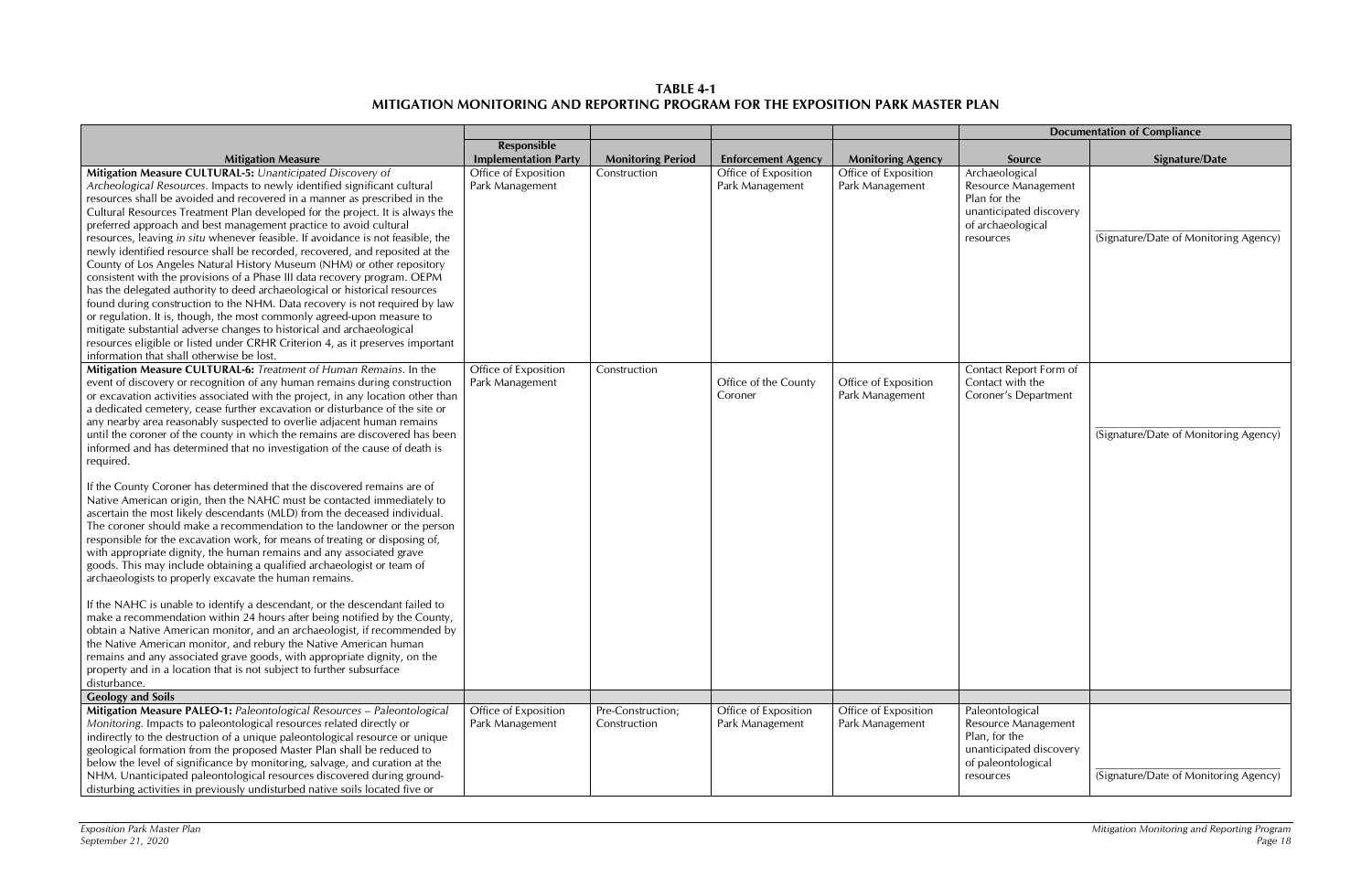## **TABLE 4-1 MITIGATION MONITORING AND REPORTING PROGRAM FOR THE EXPOSITION PARK MASTER PLAN**

|                                                                                                                                                                                                                                                                                                                                                                                                                                                                                                                                                                                                                                                                                                                                                                                                                                                                                                                                                                                                                                                                                                                                                                                                                                                                                                                                                                                                                                                                                                                     |                                         |                                   |                                         |                                         | <b>Documentation of Compliance</b> |                                       |
|---------------------------------------------------------------------------------------------------------------------------------------------------------------------------------------------------------------------------------------------------------------------------------------------------------------------------------------------------------------------------------------------------------------------------------------------------------------------------------------------------------------------------------------------------------------------------------------------------------------------------------------------------------------------------------------------------------------------------------------------------------------------------------------------------------------------------------------------------------------------------------------------------------------------------------------------------------------------------------------------------------------------------------------------------------------------------------------------------------------------------------------------------------------------------------------------------------------------------------------------------------------------------------------------------------------------------------------------------------------------------------------------------------------------------------------------------------------------------------------------------------------------|-----------------------------------------|-----------------------------------|-----------------------------------------|-----------------------------------------|------------------------------------|---------------------------------------|
|                                                                                                                                                                                                                                                                                                                                                                                                                                                                                                                                                                                                                                                                                                                                                                                                                                                                                                                                                                                                                                                                                                                                                                                                                                                                                                                                                                                                                                                                                                                     | Responsible                             |                                   |                                         |                                         |                                    |                                       |
| <b>Mitigation Measure</b>                                                                                                                                                                                                                                                                                                                                                                                                                                                                                                                                                                                                                                                                                                                                                                                                                                                                                                                                                                                                                                                                                                                                                                                                                                                                                                                                                                                                                                                                                           | <b>Implementation Party</b>             | <b>Monitoring Period</b>          | <b>Enforcement Agency</b>               | <b>Monitoring Agency</b>                | Source                             | Signature/Date                        |
| more feet below the ground surface that would have the potential to contact<br>geologic units with a high to moderate potential to yield unique<br>paleontological resources. Ground-disturbing activities include, but are not<br>limited to, drilling, excavation, trenching, and grading. If paleontological<br>resources are encountered during ground-disturbing activities, OEPM shall<br>require and be responsible for salvage and recovery of those resources by a<br>qualified paleontologist consistent with standards for such recovery<br>established by the Society of Vertebrate Paleontology. <sup>12</sup><br>Construction monitoring by a qualified monitor (archaeologist cross-trained<br>in paleontology or paleontologist) shall be implemented during all ground-<br>disturbing activities that affect previously undisturbed geologic units 12 or<br>more inches below the ground surface and have the potential to encounter<br>geologic units with a moderate to high potential to yield unique<br>paleontological resources. In the event that a paleontological resource is<br>encountered during construction, all ground-disturbing activity within 100<br>feet of the find shall be halted until a qualified paleontologist can evaluate<br>the significance of the discovery. Additional monitoring recommendations<br>may be required. If the resource is found to be significant, the paleontologist<br>shall determine the most appropriate treatment and method for stabilizing |                                         |                                   |                                         |                                         |                                    |                                       |
| and collecting the specimen. Curation of the any significant paleontological<br>finds shall be housed at a qualified repository, such as the NHM.                                                                                                                                                                                                                                                                                                                                                                                                                                                                                                                                                                                                                                                                                                                                                                                                                                                                                                                                                                                                                                                                                                                                                                                                                                                                                                                                                                   |                                         |                                   |                                         |                                         |                                    |                                       |
| Within 90 days of the completion of any salvage operation or monitoring<br>activities, a mitigation monitoring report shall be submitted to OEPM with an<br>appended, itemized inventory with representative snapshots of specimens.<br>The report and inventory, once submitted, shall signify the completion of the<br>program to mitigate impacts to paleontological resources. A copy of the<br>report/inventory shall be filed with the County of Los Angeles Department of<br>Regional Planning and the NHM.                                                                                                                                                                                                                                                                                                                                                                                                                                                                                                                                                                                                                                                                                                                                                                                                                                                                                                                                                                                                  |                                         |                                   |                                         |                                         |                                    |                                       |
| <b>Hazards and Hazardous Materials</b>                                                                                                                                                                                                                                                                                                                                                                                                                                                                                                                                                                                                                                                                                                                                                                                                                                                                                                                                                                                                                                                                                                                                                                                                                                                                                                                                                                                                                                                                              |                                         |                                   |                                         |                                         |                                    |                                       |
| Mitigation Measure HAZ-1: Potential impacts related to exposure of people<br>to hazards and hazardous materials during construction shall be reduced to<br>below the level of significance by requiring soil sampling for hazardous<br>materials and design and implementation of a Soil Management Plan to<br>address identified materials that pose an unacceptable risk or hazard to<br>construction workers or the public. Prior to finalizing the construction                                                                                                                                                                                                                                                                                                                                                                                                                                                                                                                                                                                                                                                                                                                                                                                                                                                                                                                                                                                                                                                 | Office of Exposition<br>Park Management | Pre-Construction;<br>Construction | Office of Exposition<br>Park Management | Office of Exposition<br>Park Management | Soil Management Plan               | (Signature/Date of Monitoring Agency) |
| drawings for Bill Robertson Lane (Element 5) and Festival Park and                                                                                                                                                                                                                                                                                                                                                                                                                                                                                                                                                                                                                                                                                                                                                                                                                                                                                                                                                                                                                                                                                                                                                                                                                                                                                                                                                                                                                                                  |                                         |                                   |                                         |                                         |                                    |                                       |

<sup>&</sup>lt;sup>12</sup> A Qualified Professional Paleontologist (Principal Investigator, Project Paleontologist) is a practicing scientist who is recognized in the paleontological community as a professional and can demonstrate familiarity a paleontological Principal Investigator shall have the equivalent of the following qualifications:

<sup>1.</sup> A graduate degree in paleontology or geology, and/or a publication record in peer reviewed journals; and demonstrated competence in field techniques, preparation, identification, curation, and reporting in the state or advanced degree is less important than demonstrated competence and regional experience.

<sup>2.</sup> At least two full years professional experience as assistant to a Project Paleontologist with administration and project management experience; supported by a list of projects and referral contacts.

<sup>3.</sup> Proficiency in recognizing fossils in the field and determining their significance.

<sup>4.</sup> Expertise in local geology, stratigraphy, and biostratigraphy.

<sup>5.</sup> Experience collecting vertebrate fossils in the field.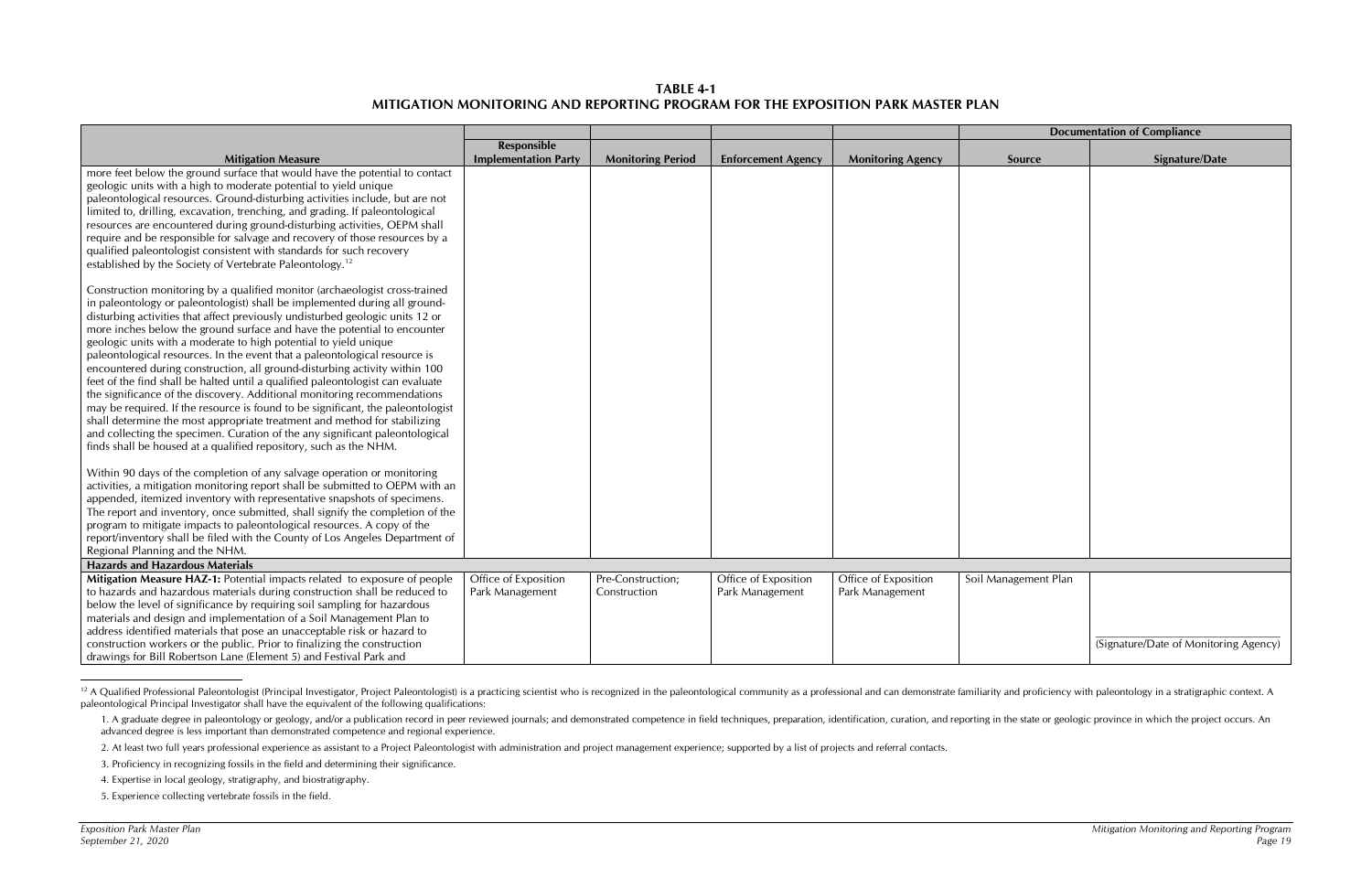| <b>Documentation of Compliance</b>                     |                                       |  |  |  |  |  |
|--------------------------------------------------------|---------------------------------------|--|--|--|--|--|
| Source                                                 | Signature/Date                        |  |  |  |  |  |
|                                                        |                                       |  |  |  |  |  |
| Soil Management Plan                                   | (Signature/Date of Monitoring Agency) |  |  |  |  |  |
| <b>Tribal Cultural</b><br>Resources Monitoring<br>Plan | (Signature/Date of Monitoring Agency) |  |  |  |  |  |

**TABLE 4-1 MITIGATION MONITORING AND REPORTING PROGRAM FOR THE EXPOSITION PARK MASTER PLAN** 

|                                                                                       |                             |                          |                           |                          |                             | <b>Documentation of Compliance</b> |
|---------------------------------------------------------------------------------------|-----------------------------|--------------------------|---------------------------|--------------------------|-----------------------------|------------------------------------|
|                                                                                       | Responsible                 |                          |                           |                          |                             |                                    |
| <b>Mitigation Measure</b>                                                             | <b>Implementation Party</b> | <b>Monitoring Period</b> | <b>Enforcement Agency</b> | <b>Monitoring Agency</b> | Source                      | <b>Signature/Date</b>              |
| Community Promenade (Element 4) of the modified project, soil sampling                |                             |                          |                           |                          |                             |                                    |
| shall be undertaken to assess the presence or absence of hazardous material           |                             |                          |                           |                          |                             |                                    |
| at an actionable soil shall be sampled and analyzed for the potential                 |                             |                          |                           |                          |                             |                                    |
| presence of petroleum hydrocarbons, metals and persistent pesticides. The             |                             |                          |                           |                          |                             |                                    |
| samples should be analyzed for total petroleum hydrocarbons (TPH), volatile           |                             |                          |                           |                          |                             |                                    |
| organic compounds (VOCs), California Code of Regulations Title 22 Metals,             |                             |                          |                           |                          |                             |                                    |
| and organochlorine pesticides (OCPs) using United States EPA Methods                  |                             |                          |                           |                          |                             |                                    |
| 8015B(M), 8260B, 6010B/7471A, and 8081, respectively. This methodology                |                             |                          |                           |                          |                             |                                    |
| shall be documented in a Soil Management Plan prior to construction.                  |                             |                          |                           |                          |                             |                                    |
| During construction, soil excavations conducted on-site shall be monitored            |                             |                          |                           |                          |                             |                                    |
| for visible soil staining and odor. Impacted soils shall be disposed of off-site      |                             |                          |                           |                          |                             |                                    |
| in accordance with federal, state, and local regulatory guidelines.                   |                             |                          |                           |                          |                             |                                    |
| Mitigation Measure HAZ-2: Impacts related to hazards and hazardous                    | Office of Exposition        | Pre-Construction;        | Office of Exposition      | Office of Exposition     | Soil Management Plan        |                                    |
| materials during construction through the potential exposure of existing or           | Park Management             | Construction             | Park Management           | Park Management          |                             |                                    |
| proposed schools within one-quarter mile of construction of the Bill                  |                             |                          |                           |                          |                             |                                    |
| Robertson Lane (Element 5) and Festival Park and Community Promenade                  |                             |                          |                           |                          |                             |                                    |
| (Element 4) of the modified project would be reduced to below the level of            |                             |                          |                           |                          |                             |                                    |
| significance by conducting excavation, removal, and transport of hazardous            |                             |                          |                           |                          |                             | (Signature/Date of Monitorin       |
| material outside operating hours for the school or employing sufficient               |                             |                          |                           |                          |                             |                                    |
| avoidance measures such that there is no unacceptable risk or hazard for              |                             |                          |                           |                          |                             |                                    |
| school-aged children. Prior to finalizing the construction drawings for               |                             |                          |                           |                          |                             |                                    |
| Elements 4 and 5 of the refined project, the Soil Management Plan will                |                             |                          |                           |                          |                             |                                    |
| specify allowable days and times for excavation and transport of soils                |                             |                          |                           |                          |                             |                                    |
| containing hazardous material. The Soil Management Plan will specify the              |                             |                          |                           |                          |                             |                                    |
| location of the schools and advise that trucks should be routed to avoid the          |                             |                          |                           |                          |                             |                                    |
| school.                                                                               |                             |                          |                           |                          |                             |                                    |
| <b>Tribal Cultural Resources</b>                                                      |                             |                          |                           |                          |                             |                                    |
| Mitigation Measure TRIBAL-1: Tribal Cultural Resources - Avoidance and                | Office of Exposition        | Pre-Construction;        | Office of Exposition      | Office of Exposition     | <b>Tribal Cultural</b>      |                                    |
| Monitoring. Prior to the initiation of ground-disturbing activities, OEPM shall       | Park Management             | Construction             | Park Management           | Park Management          | <b>Resources Monitoring</b> |                                    |
| review the construction plans to ensure that any known Tribal cultural                |                             |                          |                           |                          | Plan                        |                                    |
| resources that are required to be avoided have been marked as "off-limits"            |                             |                          |                           |                          |                             |                                    |
| areas for construction and construction staging. OEPM shall require                   |                             |                          |                           |                          |                             |                                    |
| monitoring of all ground disturbing activities by a qualified Native American         |                             |                          |                           |                          |                             | (Signature/Date of Monitorin       |
| monitor <sup>13,14</sup> consistent with Native American Heritage Commission          |                             |                          |                           |                          |                             |                                    |
| Guidelines for Native American Monitors/Consultants <sup>15</sup> within 60 feet of a |                             |                          |                           |                          |                             |                                    |
| known Tribal cultural resource. Ground disturbing activities may include,             |                             |                          |                           |                          |                             |                                    |
| but are not limited to, pavement removal, pot-holing or auguring, grubbing,           |                             |                          |                           |                          |                             |                                    |
| tree removals, boring, grading, excavation, drilling, and trenching. In               |                             |                          |                           |                          |                             |                                    |
| addition, consultation shall be undertaken with the Native American local             |                             |                          |                           |                          |                             |                                    |
| Tribal contacts designated by the Native American Heritage Commission to              |                             |                          |                           |                          |                             |                                    |

<sup>&</sup>lt;sup>13</sup> Per the Native American Graves Protection and Repatriation Act (NAGPRA; Public Law - 101-601, 25 U.S.C. 3001 et seq., 104 Stat. 3048), all Native American Monitoring shall be conducted by a documented lineal descendan Congress. November 16, 1990. 1048 Stat 3048. Available at: https://uscode.house.gov/statutes/pl/101/601.pdf

<sup>&</sup>lt;sup>14</sup> Archaeological and Native American monitoring and excavation during construction projects shall be consistent with current professional standards. All feasible care to avoid any unnecessary disturbance, physical modif funerary objects shall be taken. Principal personnel must meet the Secretary of Interior standards for archaeology and have a minimum of 10 years of experience as a principal investigator working with Native American archa Archaeologist shall ensure that all other personnel are appropriately trained and qualified.

<sup>&</sup>lt;sup>15</sup> Native American Heritage Commission (NAHC). Approved September 13, 2005. NAHC Guidelines for Native American Monitors/Consultants (approved 9/13/05). Available at: https://scahome.org/about\_sca/NAPC\_Sourcebook/718\_pdfsam\_Sourcebook%20SCA%2010.2005%20fifth%20edition.pdf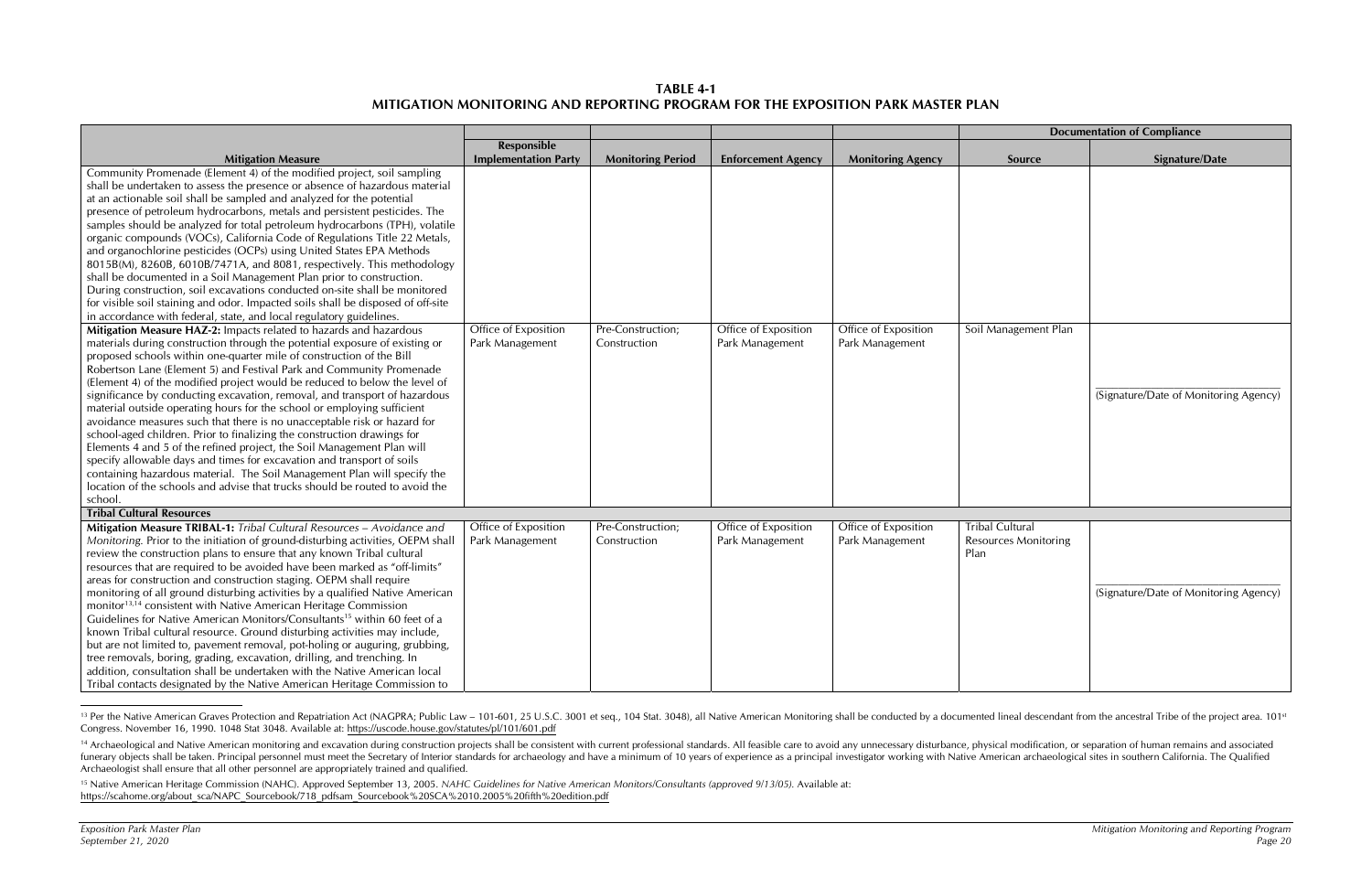**TABLE 4-1 MITIGATION MONITORING AND REPORTING PROGRAM FOR THE EXPOSITION PARK MASTER PLAN** 

|                                                                                                                                                                                                                                                                                                                                                                                                                                                                                                                                                                                                                                                                                                                                                                                                                                                                                                                                                                                                                                                                                                                                                                                                                                                                                                                                                                                                                            |                                                   |                          |                                                                                                                                                                           |                                         | <b>Documentation of Compliance</b>                                                                                                                                                                                                              |                                       |
|----------------------------------------------------------------------------------------------------------------------------------------------------------------------------------------------------------------------------------------------------------------------------------------------------------------------------------------------------------------------------------------------------------------------------------------------------------------------------------------------------------------------------------------------------------------------------------------------------------------------------------------------------------------------------------------------------------------------------------------------------------------------------------------------------------------------------------------------------------------------------------------------------------------------------------------------------------------------------------------------------------------------------------------------------------------------------------------------------------------------------------------------------------------------------------------------------------------------------------------------------------------------------------------------------------------------------------------------------------------------------------------------------------------------------|---------------------------------------------------|--------------------------|---------------------------------------------------------------------------------------------------------------------------------------------------------------------------|-----------------------------------------|-------------------------------------------------------------------------------------------------------------------------------------------------------------------------------------------------------------------------------------------------|---------------------------------------|
| <b>Mitigation Measure</b>                                                                                                                                                                                                                                                                                                                                                                                                                                                                                                                                                                                                                                                                                                                                                                                                                                                                                                                                                                                                                                                                                                                                                                                                                                                                                                                                                                                                  | <b>Responsible</b><br><b>Implementation Party</b> | <b>Monitoring Period</b> | <b>Enforcement Agency</b>                                                                                                                                                 | <b>Monitoring Agency</b>                | Source                                                                                                                                                                                                                                          | <b>Signature/Date</b>                 |
| determine if a Native American monitor shall be present during all or a<br>portion of the ground-disturbing activities within additional areas that are<br>sensitive for Tribal Resources. Where on-site monitoring is required, the<br>monitoring shall end when the project site grading and excavation activities<br>are completed, or when the Tribal representatives and monitor have<br>indicated that the site has a low potential for impacting Tribal cultural<br>resources.                                                                                                                                                                                                                                                                                                                                                                                                                                                                                                                                                                                                                                                                                                                                                                                                                                                                                                                                      |                                                   |                          |                                                                                                                                                                           |                                         |                                                                                                                                                                                                                                                 |                                       |
| In the event that previously unknown tribal cultural or archaeological<br>resources are encountered during construction, construction activities shall<br>cease in the immediate vicinity of the find until the find can be assessed by<br>the qualified Tribal monitor. If the resources are Native American in origin,<br>the Native American local Tribal contacts designated by the Native American<br>Heritage Commission shall coordinate with OEPM regarding treatment and<br>curation of these resources. The resources shall either be left in situ and<br>avoided through redesign in accordance with Public Resources Code Section<br>21083.2(b), or the resources shall be salvaged, recorded, and reposited at the<br>Natural History Museum of Los Angeles County (NHM) or other repository<br>consistent with the provisions of a Phase III data recovery program and the<br>provisions of a Cultural Resource Management Plan. <sup>16</sup> The Cultural Resource<br>Management Plan shall include further consultation with the Tribe. Data<br>recovery is not required by law or regulation. It is, though, the most<br>commonly recognized measure to mitigate adverse effects to cultural<br>resources eligible or listed under Section 106 Criterion D/CRHR Criterion 4,<br>and to preserve artifacts for future generations, as it preserves important<br>information that shall otherwise be lost. |                                                   |                          |                                                                                                                                                                           |                                         |                                                                                                                                                                                                                                                 |                                       |
| Work may continue on other parts of the project while evaluation and, if<br>necessary, additional protective mitigation takes place, in accordance with<br>CEQA Guidelines Section 16064.5(f). The treatment plan established for the<br>resources shall be in accordance with CEQA Guidelines Section 15064(f) for<br>historical resources.                                                                                                                                                                                                                                                                                                                                                                                                                                                                                                                                                                                                                                                                                                                                                                                                                                                                                                                                                                                                                                                                               |                                                   |                          |                                                                                                                                                                           |                                         |                                                                                                                                                                                                                                                 |                                       |
| Mitigation Measure TRIBAL-2: Regulatory Requirements - Human Remains.<br>In accordance with Section 7050.5 of the California Health and Safety Code,<br>if human remains are encountered during excavation activities, the County<br>Coroner shall be notified within 24 hours of the discovery. The Tribal and/or<br>archaeological monitor shall then notify the Tribe, the qualified lead<br>archaeologist, and the construction manager. The discovery shall otherwise<br>be kept confidential and secure to prevent any further disturbance. No<br>further excavation or disturbance of the site or any nearby areas reasonably<br>suspected to overlie adjacent remains within 150 feet, or greater as<br>determined by a qualified archaeologist, shall occur until the County<br>Coroner has determined the appropriate treatment and disposition of the<br>human remains.                                                                                                                                                                                                                                                                                                                                                                                                                                                                                                                                         | Office of Exposition<br>Park Management           | Construction             | Office of the County<br>Coroner<br>Native American<br><b>Heritage Commission</b><br>if Human Remains are<br>determined to be of<br>indigenous Native<br>American ancestry | Office of Exposition<br>Park Management | Contact Report Form of<br>Contact with the<br>Coroner's Department<br>Contact Report Form of<br>Contact with Native<br>American Heritage<br>Commission if Human<br>Remains are determined<br>to be of indigenous<br>Native American<br>ancestry | (Signature/Date of Monitoring Agency) |

<sup>&</sup>lt;sup>16</sup> It is standard procedure to list the NHM as a receptacle for cultural resources. There is a curation fee associated, and a curation agreement must be established, but that is between the firm/individual performing the